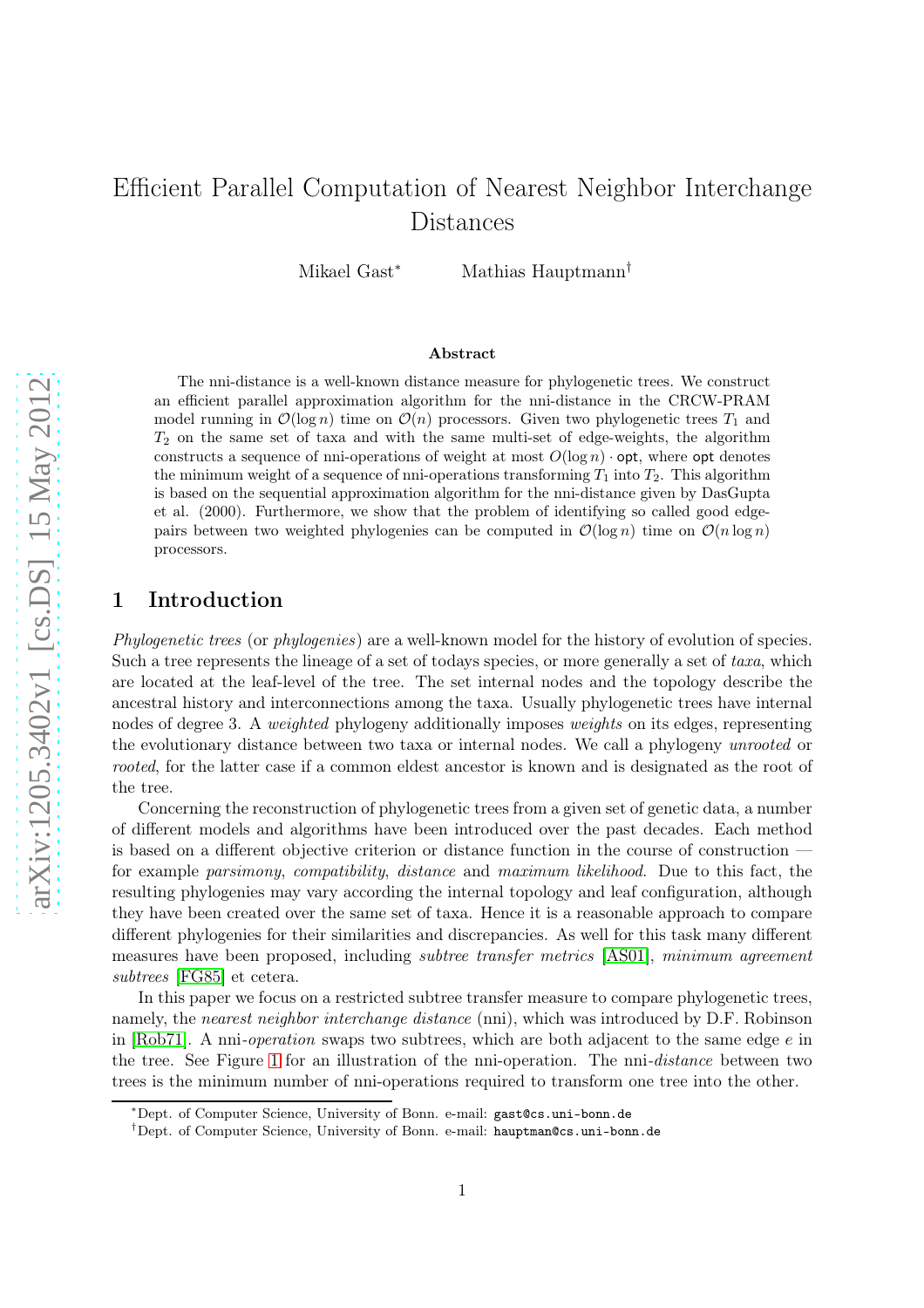<span id="page-1-0"></span>

**Figure 1:** The possible non-redundant nni-operations relative to an internal edge  $e = (u, v)$ . Each triangle A,B,C,D represents a subtree of the tree. The uniform cost of this operation is the weight  $wt(e)$ of edge e.

## 1.1 Previous Results

Although the nni-distance has a simple definition in terms of a transformation of subtrees, the efficient and fast computation turned out to be surprisingly challenging.

For more than a decade, since its introduction in 1971 by Robinson [\[Rob71\]](#page-16-1), no efficient algorithm for computing the nni-distance was known for practical (large) instances of phylogenetic trees. Day and Brown [\[Day85\]](#page-16-2) were the first to present an efficient approximation algorithm for unweighted instances. The algorithm runs in  $\mathcal{O}(n \log n)$  time for unrooted and  $\mathcal{O}(n^2 \log n)$  time for rooted instances.

Li, Tromp and Zhang [\[LTZ96\]](#page-16-3) gave logarithmic lower and upper bounds on the maximum nnidistance between arbitrary 3-regular trees. Furthermore, they gave an outline of a polynomial time approximation algorithm for unweighted instances with approximation ratio  $\log n + \mathcal{O}(1)$ .

DasGupta, He, Jiang, Li, Tromp and Zhang [\[DHJ](#page-16-4)+00] proved the NP-completeness of computing the nni-distance on weighted and unweighted instances, and on trees with unlabeled (or non-uniformly labeled) leaves. They gave an approximation algorithm with running time  $\mathcal{O}(n^2)$ and approximation ratio  $4 \log n + 4$  for weighted instances. Furthermore, they observed that the nni-distance is identical to the *linear-cost subtree-transfer* distance on unweighted phylogenies [\[DHJ](#page-16-5)+99] and gave an outline of an exact algorithm for distance-restricted instances with running time  $\mathcal{O}(n^2 \log n + n \cdot 2^{11d}).$ 

## 1.2 Our Work

In this paper, we present an efficient *parallel approximation algorithm* for the nni-distance on weighted phylogenies. This algorithm runs on a CRCW-PRAM in time  $\mathcal{O}(\log n)$  with  $\mathcal{O}(n \log n)$ processors and yields an approximation ratio of  $\mathcal{O}(\log n)$ . It is based on the sequential approxi-mation algorithm by DasGupta et. al. [\[DHJ](#page-16-4)<sup>+</sup>00] with running time  $\mathcal{O}(n^2)$  and approximation ratio  $4(1 + \log n)$ . Especially, we obtain a CRCW-PRAM algorithm with time  $\mathcal{O}(\log n)$  and  $\mathcal{O}(n)$  processors for the case when no *good edge-pairs* exist.

The paper is organized as follows. In Section [2](#page-2-0) we give formal definitions of phylogenies and the nni-distance. In Section [2.1,](#page-3-0) we describe the sequential approximation algorithm of DasGupta et. al. [\[DHJ](#page-16-4)+00]. In Section [3](#page-4-0) we present our new parallel approximation algorithm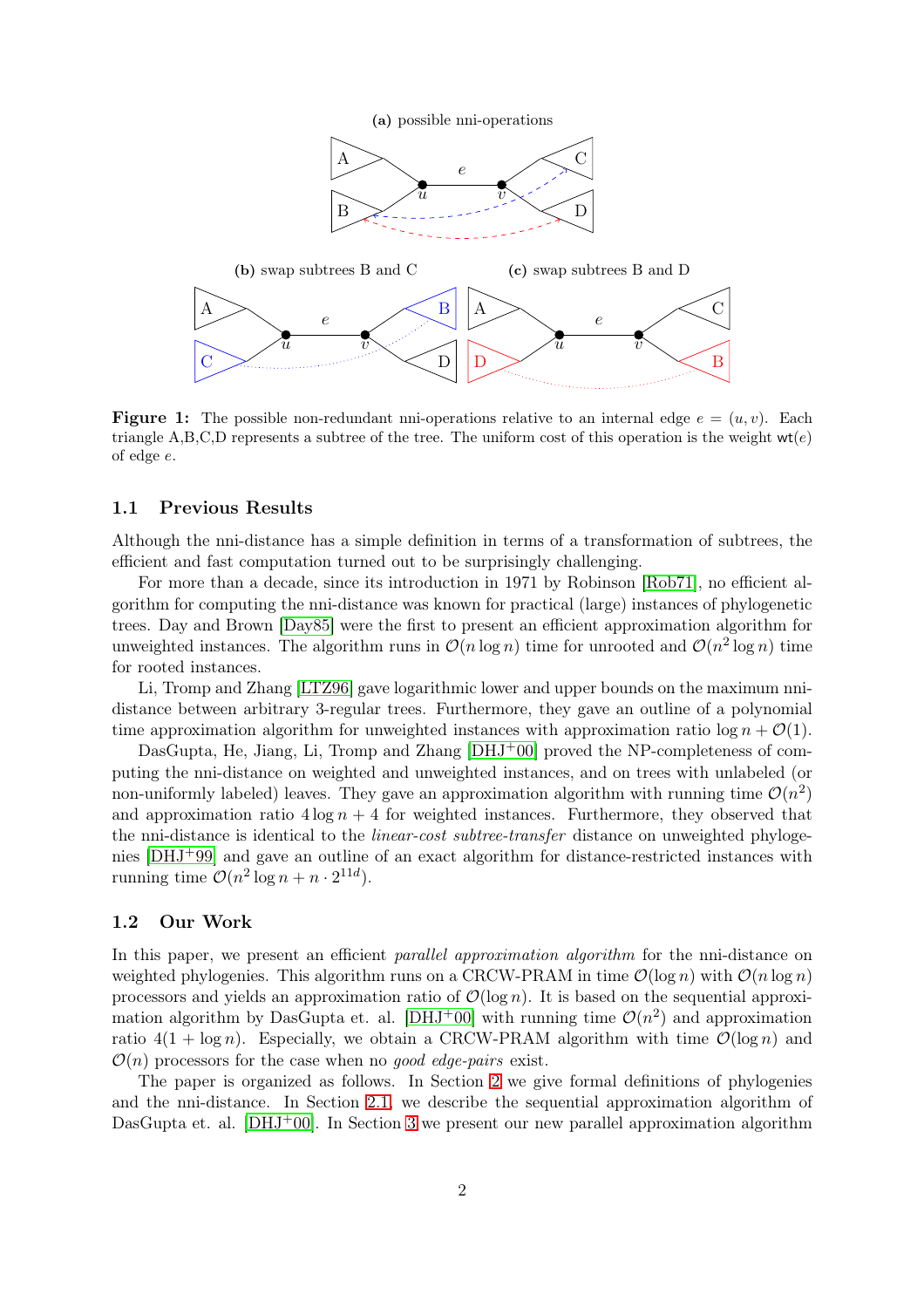which consists of efficient parallel algorithms for linearizing trees (Section [3.1\)](#page-5-0), sorting edgepermutations on linear trees (Section [3.2\)](#page-7-0) and sorting leaf-permutations on binary balanced trees (Section [3.3\)](#page-9-0). Finally, in Section [3.4,](#page-11-0) we present an efficient parallel algorithm to identify *good edge-pairs* between two phylogenetic trees, in order to be able split up large instances and distribute the computational task already in a pre-computational step.

# <span id="page-2-0"></span>2 Preliminaries

We will make use of the following notation. Let  $T = (V, E)$  be an undirected or directed tree, then  $\mathcal{L}_T \subseteq V$  denotes the set of *leaves* of T and  $\mathcal{I}_T \subseteq V$  the set of *internal vertices* of T.

The most important primitives in phylogenetic analysis are taxa and phylogenies.

**Definition 1.** Given a finite set of taxa  $S = \{s_1, \ldots, s_n\}$ , a phylogeny for S is a triplet  $T = (V, E, \lambda)$  where  $(V, E)$  is an undirected tree,  $\lambda : \mathcal{L}_T \to S$  is a bijection and such that every *internal node of* T *has degree* 3*.* A rooted phylogeny *for* S *is a tuple*  $T = (V, E, \lambda, r)$  *such that*  $(V, E, \lambda)$  *is a phylogeny and*  $r \in V$  *is the root of* T. A weighted phylogeny for S *is a tuple*  $T = (V, E, \lambda, \text{wt})$  such that  $(V, E, \lambda)$  is a phylogeny and  $\text{wt}: E \to \mathbb{R}^+$  is a weight function on *the set of edges of* T. A rooted weighted phylogeny *is a tuple*  $T = (V, E, \lambda, \text{wt}, r)$  *such that*  $(V, E, \lambda, r)$  *is a rooted phylogeny and*  $\mathsf{wt} : E \to \mathbb{R}^+$  *is an edge-weight function.* 

The nni-distance is the minimum number of nearest neighbor interchanges (nni) needed in order to transform one tree into another [\[RF79\]](#page-16-6):

**Definition 2.** Let T be a phylogeny (possibly rooted and/or weighted) and let  $e_1, e_2, e_3$  be three *edges of* T *that build a path of length three in* T *(in this order). The associated* nni-operation*,* denoted as a triplet  $(e_1, e_2, e_3)$ , transforms the tree T into a new tree T' by swapping the two  $subtrees below the edges  $e_1$  and  $e_3$  as shown in the Figure 2. In this configuration we call the$  $subtrees below the edges  $e_1$  and  $e_3$  as shown in the Figure 2. In this configuration we call the$  $subtrees below the edges  $e_1$  and  $e_3$  as shown in the Figure 2. In this configuration we call the$ *center edge*  $e_2$  *the* operating edge. In case of weighted phylogenies the cost of this nni-operation *is defined as*  $wt(e_2)$ .

<span id="page-2-1"></span>

**Figure 2:** The nni-operation on T of the subtrees A and B defined by the triplet  $(e_1, e_2, e_3)$ .

The associated genetic distance measure is the nni*-distance*:

**Definition 3.** Let S be a set of taxa and let  $T_1, T_2$  be phylogenies for S. The nni-distance  $d_{nni}(T_1, T_2)$  *of*  $T_1, T_2$  *is the* minimum length *of a sequence of* nni-*operations that transforms*  $T_1$ *into*  $T_2$  (and  $\infty$  *in case no such sequence exists). In case of weighted phylogenies*  $d_{nni}(T_1, T_2)$  *is the* minimum cost *of a sequence of* nni-*operations that transforms*  $T_1$  *into*  $T_2$ *.* 

Given two weighted phylogenetic trees  $T_i = (V_i, E_i, \lambda_i, \text{wt}_i), i = 1, 2$  for the same set of taxa S, the following two conditions are necessary for the two trees to have a finite nni-distance.

1. For each taxon  $s \in S$ , let  $e_i(s) \in E_i$  be the edge incident to the leaf with label s in  $T_i$  $(i = 1, 2)$ . Then  $e_1(s)$  and  $e_2(s)$  must have the same edge weight:  $\mathsf{wt}_1(e_1(s)) = \mathsf{wt}_2(e_2(s))$ .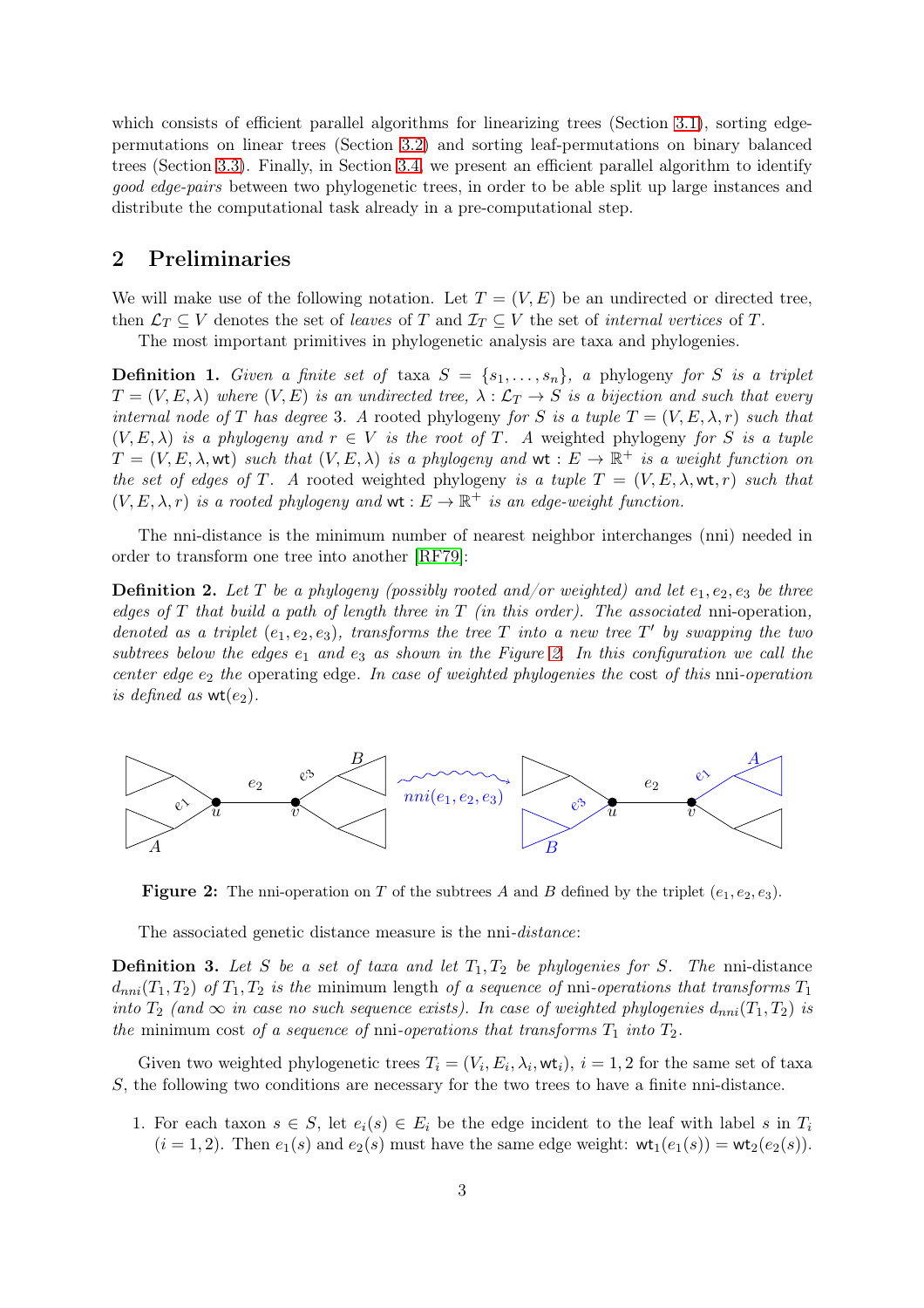2.  $M_1 = M_2$ , where  $M_i$  denotes the multiset of edge-weights of  $T_i$ .

In order to identify parts or subtrees of the tree that require a "large" or "small" amount of work to be transformed into their counterparts from the other tree, the notion of *good edge-pairs* and *bad edges* or *non-shared edges* according to the set of leaf-labels and edge-weights is used in the literature (cf.  $[RF79, DHJ^+00]$  $[RF79, DHJ^+00]$  $[RF79, DHJ^+00]$ ).

#### Definition 4. (Good Edge-Pairs, Bad Edges)

Let  $T_1$  and  $T_2$  be two weighted phylogenies for the set of taxa S. Two internal edges  $e_i \in E_{T_1}$ and  $e_j \in E_{T_2}$  form a good edge-pair *if and only if the following conditions hold:* 

*1.*  $wt_1(e_i) = wt_2(e_i)$ .

- <span id="page-3-1"></span>2. Both edges induce the same partition of the multiset of edge-weights on  $T_1$  and  $T_2$ .
- *3. Both edges induce the same partition of the set of leaf-labels on* T<sup>1</sup> *and* T2*.*

*An edge*  $e_i \in E_1$  *is called* bad *if there does not exist any edge*  $e_j \in E_2$  *such that*  $(e_i, e_j)$  *forms a good edge-pair.*

If  $e_i$  and  $e_j$  form a good edge pair, no nni-move with operating edge  $e_i$  is needed to transform  $T_1$  into  $T_2$ .

#### <span id="page-3-0"></span>2.1 DasGupta's Sequential Approximation Algorithm

In this section we give an outline of DasGupta's approximation algorithm  $[DHJ^+00]$  for the nni-distance on weighted phylogenies on a set  $S$  of  $n$  taxa. For the ease of notation we assume that the phylogenies are rooted. Unless otherwise mentioned we will refer to these rooted and weighted phylogenies on S as *phylogenies* for short. Hence for the rest of this paper, a phylogeny is always a rooted and weighted phylogeny  $T = (V, E, \lambda, r)$ .

**Theorem 1.** [\[DHJ](#page-16-4)<sup>+</sup>00] *Let*  $T_1$  *and*  $T_2$  *be two phylogenies. Then*  $d_{nni}(T_1, T_2)$  *can be approximated* within  $\mathcal{O}(n^2)$  time and A.R.  $4(1 + \log n)$ .

Given two phylogenies  $T_1, T_2$ , at first the multisets of edge-weights of internal edges of both,  $T_1$  and  $T_2$ , are sorted in  $\mathcal{O}(n \log n)$  time. In case these two multisets differ,  $T_1$  and  $T_2$  do not have a finite nni-distance. Hence, from now on we assume that  $\{w_1, w_2, \ldots, w_{n-3}\}$  is the multiset of edge-weights of internal edges of both  $T_1$  and  $T_2$  and that  $w_1 \leq w_2 \leq \cdots \leq w_{n-3}$  holds. Furthermore let  $W := \sum_{i=1}^{n-3} w_i$  be the sum of all edge weights of internal edges of  $T_i, i \in \{1, 2\}$ .

**Lemma 1.** [\[DHJ](#page-16-4)<sup>+</sup>00] If  $d_{nni}(T_1, T_2) < \infty$  and  $T_1$  and  $T_2$  have no good edge pairs, then  $d_{nni}(T_1, T_2) \geq W$ .

DasGupta's algorithm makes use of two different trees associated to each of the given phylogenies T1, T2, which we call the *auxiliary tree* and the *linear tree*.

Let  $T = (V, E, \lambda, \text{wt}, r)$  be a phylogeny. An *auxiliary tree*  $T' = (V, E', \lambda, \text{wt}', r)$  is a phylogeny on the same set of vertices V and labeling of taxa  $\lambda$  that has the following properties:

- all leaves  $l, l' \in \mathcal{L}_{T'}$  are of balanced height,  $|depth_{T'}(l) depth_{T'}(l')| = 1$ ,
- the multisets of edge-weights in the trees T and T' are the same,  $M = M'$ ,
- the edge-weights of internal edges on every path from  $r$  to a leaf in  $T'$  are non-descending.

If the set M of edge-weights is sorted such that  $w_1 \leq w_2 \leq \cdots \leq w_{n-3}$  holds, we achieve the auxiliary tree property by arranging the edge-weights in  $M$  on an binary balanced tree such that, at level i,  $w_{2^{i}-1+j}$  is the j-th edge-weight assigned to an edge from the left. DasGupta's algorithm constructs auxiliary trees  $T'_i = (V_i, E'_i, \lambda_i, \text{wt}'_i, r_i), i = 1, 2$ , for  $T_1$  and  $T_2$ . Then both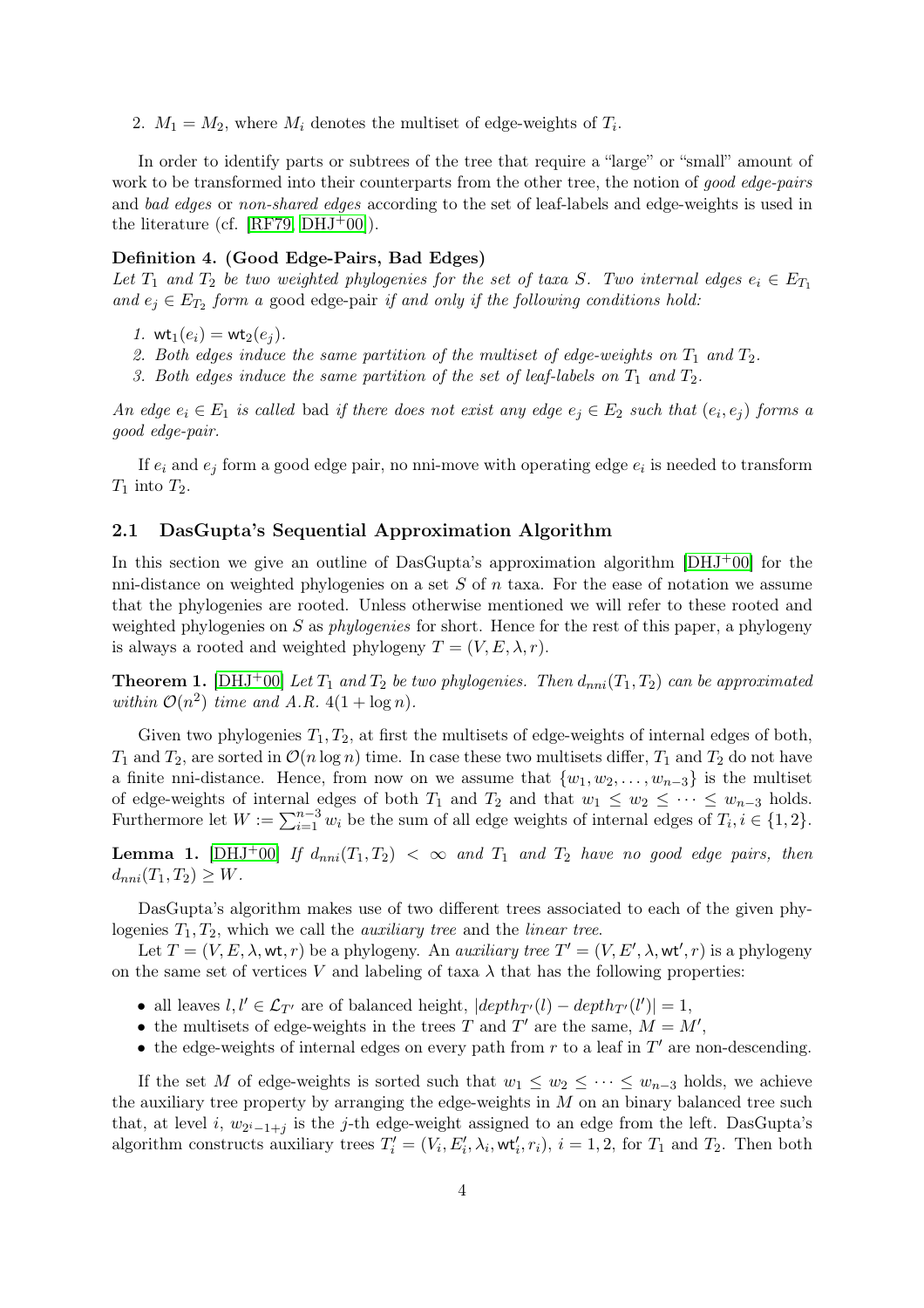<span id="page-4-1"></span>the original phylogenies  $T_i$  and the associated auxiliary trees  $T'_i$  are transformed into so called *linear trees*: For a given phylogeny  $T = (V, E, \lambda, \text{wt}, r)$ , a *linear tree*  $L_T = (V, E'', \lambda, \text{wt}'', r)$  of T is a phylogeny with the same labeling  $\lambda$  and such that every internal node is adjacent to at least one leaf (cf. Figure [3\)](#page-4-1).



**Figure 3:** The linear tree L with internal edges  $e_1, e_2, \ldots, e_{n-3}$ .

Then a variant of merge-sort is used to transform the order of internal edge of  $L_{T_1}$  into the ordering of  $L_{T_2}$ . To transform the auxiliary tree  $T'_1$  into  $T'_2$  it remains to sort the order of leaves to complete the transformation from  $T_1$  into  $T_2$ . Algorithm [1](#page-4-2) gives a pseudo-code description of DasGupta's algorithm.

<span id="page-4-4"></span><span id="page-4-3"></span>

| Algorithm 1: DASGUPTA'S SEQUENTIAL ALGORITHM                                                           |                                                                                                             |         |
|--------------------------------------------------------------------------------------------------------|-------------------------------------------------------------------------------------------------------------|---------|
| <b>Input:</b> Rooted phylogenetic trees $T_1, T_2$ .                                                   |                                                                                                             |         |
| <b>Output</b> : nni-distance $d_{nni}(T_1, T_2)$ and a sequence N of nni-operations transforming $T_1$ |                                                                                                             |         |
|                                                                                                        | into $T_2$ .                                                                                                |         |
|                                                                                                        | begin                                                                                                       |         |
|                                                                                                        | for $i = 1, 2$ do                                                                                           |         |
| $\mathbf{1}$                                                                                           | Construct <i>auxiliary trees</i> $T_i$ ;                                                                    |         |
|                                                                                                        | /* generate nni-sequence $\mathcal{N}_i$ to transform $T_i$ into $T_i'$                                     | $\ast/$ |
| $\mathbf{2}$                                                                                           | Generate sequence $(t_{i,1},\ldots,t_{i,j(i)})$ that transforms $T_i$ into a linear tree $L_{T_i}$ ;        |         |
|                                                                                                        | Generate sequence $(a_{i,1},\ldots,a_{i,k(i)})$ that transforms $T'_i$ into a linear tree $L_{T'}$ ;        |         |
| 3                                                                                                      | Generate merge-sort-sequence $(s_{i,1},\ldots,s_{i,l(i)})$ that transforms $L_{T_i}$ into $L_{T_i}$ ;       |         |
|                                                                                                        | $\mathcal{N}_i := (t_{i,1}, \ldots, t_{i,j(i)}, s_{i,1}, \ldots, s_{i,l(i)}, a_{i,k(i)}, \ldots, a_{i,1});$ |         |
|                                                                                                        | /* note that sequence $(a_{i,1},\ldots,a_{i,k(i)})$ is reversed in order to allow                           |         |
|                                                                                                        | back-transformation to $T_i'$                                                                               | $\ast/$ |
| $\overline{\mathbf{4}}$                                                                                | Generate sequence $(b_1, \ldots, b_m)$ to transform $T'_1$ into $T'_2$ ;                                    |         |
|                                                                                                        | $\mathcal{N} := \mathcal{N}_1 \circ (b_1, \ldots, b_m) \circ \mathcal{N}'_2;$                               |         |
|                                                                                                        | /* note that sequence $\mathcal{N}'_2$ is reversed for back-transformation to $T_2$                         | $\ast/$ |

<span id="page-4-5"></span><span id="page-4-2"></span>In case there exist good edge-pairs, these pairs yield a decomposition of  $T_1, T_2$  into subtrees and Algorithm [1](#page-4-2) is applied to each pair of associated subtrees from  $T_1$  and  $T_2$ . The parallel computation of good and bad edges will be treated in Section [3.4.](#page-11-0) In the following, let us assume that there exists no good edge-pair between  $T_1$  and  $T_2$ .

# <span id="page-4-0"></span>3 Parallel Computation of the nni-Distance

In this section we construct efficient parallel algorithms for the three steps of DasGupta's algorithm in the CRCW-PRAM-model. We start with a definition for the classification of internal nodes.

When T is a 3-regular phylogeny (i.e each internal node has degree 3 in T), the internal nodes of T can be classified with respect to the number of adjacent leaves.

**Definition 5.** Let  $T = (V, E, \lambda, \text{wt})$  be a 3-regular phylogeny. Let  $\mathcal L$  be the set of leaves in  $T$ . *An internal node*  $v \in \mathcal{I} = (V \setminus \mathcal{L})$  *is called*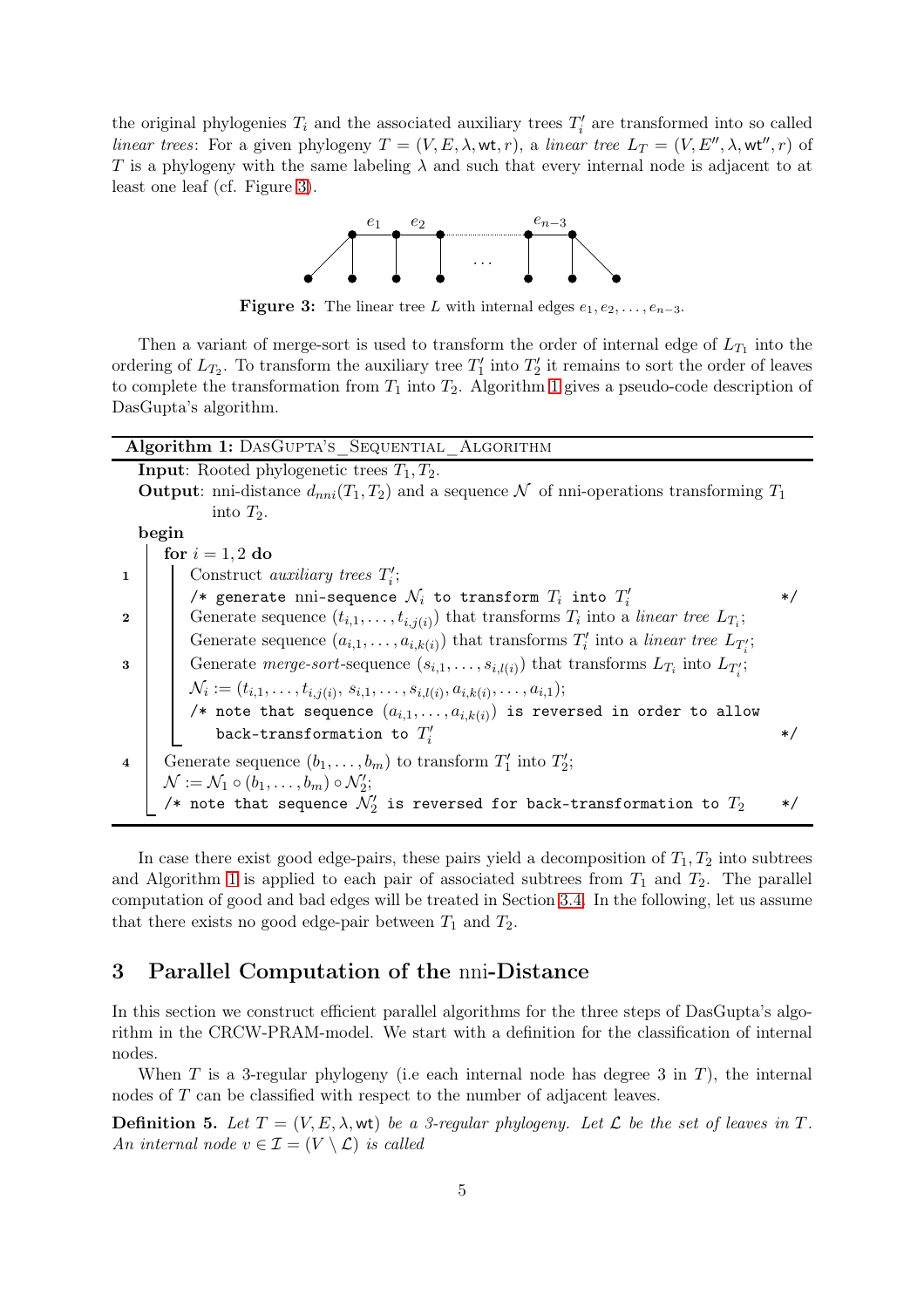- *an* endnode  $(v \in V_{\text{end}})$ , if it is adjacent to two leaves and one internal node,
- *a* pathnode  $(v \in V_{\text{path}})$ , *if it is adjacent to one leaf and two internal nodes,*
- *a* junction-node  $(v \in V_{\text{func}})$ , if it is adjacent to three internal nodes in T.

This notation will be used in the course of the linearization-step [2](#page-4-3) of the sequential algorithm.

## <span id="page-5-0"></span>3.1 Linearizing Trees

In the first algorithmic step, both  $T_1, T_2$  and their associated auxiliary trees  $T_1', T_2'$  are transformed into *linear trees*  $L_1, L_2, L'_1, L'_2$  respectively (cf. Figure [3\)](#page-4-1). Let us first give an outline of our parallel linearization procedure, which consists of three phases:

*1. Activation-Phase:* We proceed in a bottom-up manner at the boundary of the tree, i.e. at endnodes  $v \in V_{\text{end}}$  defined above. At every endnode v a process is started that builds the path to the next junction-node  $u \in V_{\text{junc}}$  and *activates* u to prepare the junction node for insertion of the path from  $v$ .

If a junction-node  $u$  is activated by more than one endnode in the activation phase, among the two paths meeting at  $u$  we select the one of smaller weight for insertion. Let this path consist of k internal edges  $e_1, \ldots, e_k$  where  $e_1$  is incident to u.

- *2. Insertion-Phase:* We generate the sequence of nni-operations that is used for the insertion of the selected path at the junction-node  $u$ . This yields a sequence of nni-operations of length k, the length of the path to be inserted. The internal edges  $e_1, \ldots, e_k$  are the operating edges of these nni-moves.
- *3. Update-Phase:* In the last phase the tree topology and the pointers inside the tree are updated.

These three phases are repeated until the trees  $T_1, T_2, T'_1, T'_2$  are transformed into linear trees  $L_1, L_2, L'_1, L'_2$ , respectively.

**Generating the Endnode-Paths for Insertion** Algorithm [2](#page-6-0) computes for every node  $v$  the distance dist(v), edge-list path(v), length length(v) and the head head(v) of the path to the next junction- or endnode  $next(v)$  heading towards root r. These values are computed efficiently in parallel via *parallel pointer jumping* in  $\mathcal{O}(\log n)$  time on *n* processors.

<span id="page-5-1"></span>

**Figure 4:** Insertion of  $path(v_k)$  from endnode  $v_k$  adjoining junction-node  $u = next(v_k)$ .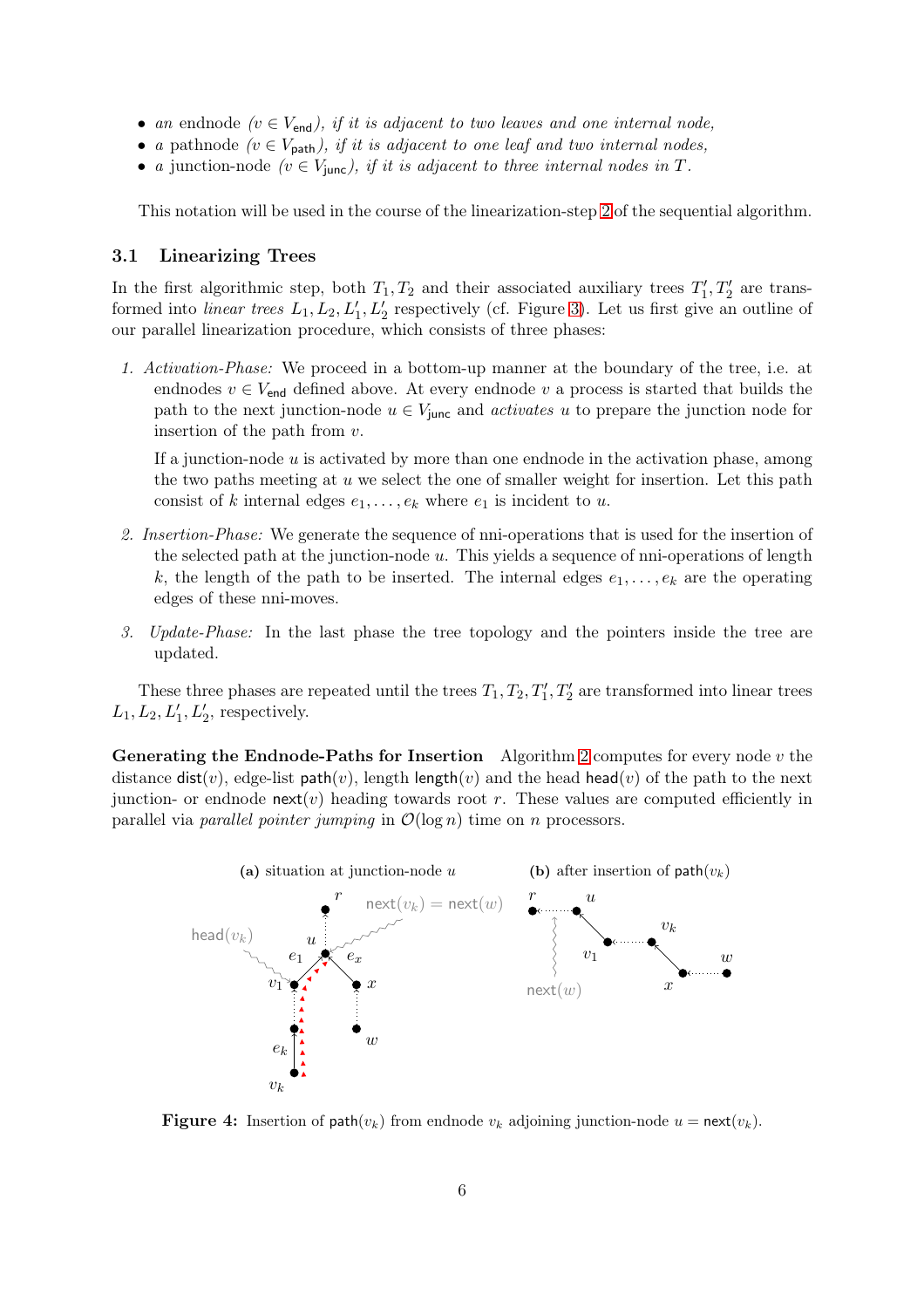Algorithm 2: ENDNODE PATHS

**Input:** Phylogeny T with root r and pointer parent(v) for all v in T and sets of junctionand endnodes  $V_{\text{junc}}$  and  $V_{\text{end}}$ .

**Output**: For every node v in T the values  $dist(v)$ ,  $path(v)$ ,  $length(v)$ ,  $next(v)$  and  $head(v)$ .

begin

foreach  $v \in V$  parallel do  $dist(v) := wt(e_v);$  /\* initialize with parent edge  $e_v = (v, parent(v))$  \*/  $path(v) := e_v;$ head $(v) := v$ ;  $length(v) := 1;$  $next(v) := parent(v);$ while next $(v) \notin V_{\text{junc}} \cup V_{\text{end}}$  do  $dist(v) := dist(v) + dist(next(v));$  $path(v) := path(v) \circ path(next(v));$  $head(v) := next(v);$  $length(v) := length(v) + length(next(v));$  $next(v) := next(next(v));$  /\* Pointer-Jumping \*/

<span id="page-6-0"></span>Parallel Linearization of Trees We are now ready to formulate Algorithm [3](#page-6-1) for the linearization of a tree  $T$ . Figure [4](#page-5-1) illustrates the notation used in Algorithm [2](#page-6-0) and [3,](#page-6-1) and shows the result of an insertion-process.

Algorithm 3: PARALLEL LINEAR TREE

**Input:** A phylogeny  $T$  with root  $r$ .

**Output:** A list  $\mathcal N$  of nni-operations which transforms T into  $L_T$ .

while  $\exists u \in V_{\text{junc}}$  do ENDNODE  $\text{PATHs}(T);$  /\* re-generate paths and pointers \*/ foreach  $v_k \in V_{\text{end}}$  parallel do  $u := \text{next}(v_k);$  $a(u) := v_k;$  /\* activate u from  $v_k$ ,  $k = \text{length}(v_k)$  \*/ foreach  $active \ u \in V_{\text{iunc}}$  parallel do  $x := \big(\mathsf{sib}(u) \ne \mathsf{head}(a(u))\big);$ foreach  $1 \leq i \leq k$  parallel do  $\mathcal{N}_{u}[i] := \bigl(\bigl(\mathsf{leaf}(v_i), v_i\bigr), e_i,\, e_x\bigr)$ /\* generate nni-triplets for every | operating edge  $e_i$  on the path to  $v_k * /$  $\mathcal{N} := \mathcal{N} \circ \mathcal{N}_u;$  /\* concatenate list of nni's \*/  $parent(x) := v_k;$  /\* insertion of the path at x \*/  $wt((x, v_k)) := wt((x, u));$  $V_{\text{junc}} := V_{\text{junc}} \setminus \{u\};$  /\* deletion of u from the set of junction-nodes \*/

<span id="page-6-2"></span><span id="page-6-1"></span>**Lemma 2.** Algorithm [3](#page-6-1) transforms a given phylogeny T into a linear tree  $L_T$  in  $\mathcal{O}(\log n)$  time *on* n *processors.*

*Proof.* In every iteration endnode-paths are newly generated in time  $\mathcal{O}(\log n)$  on n processors.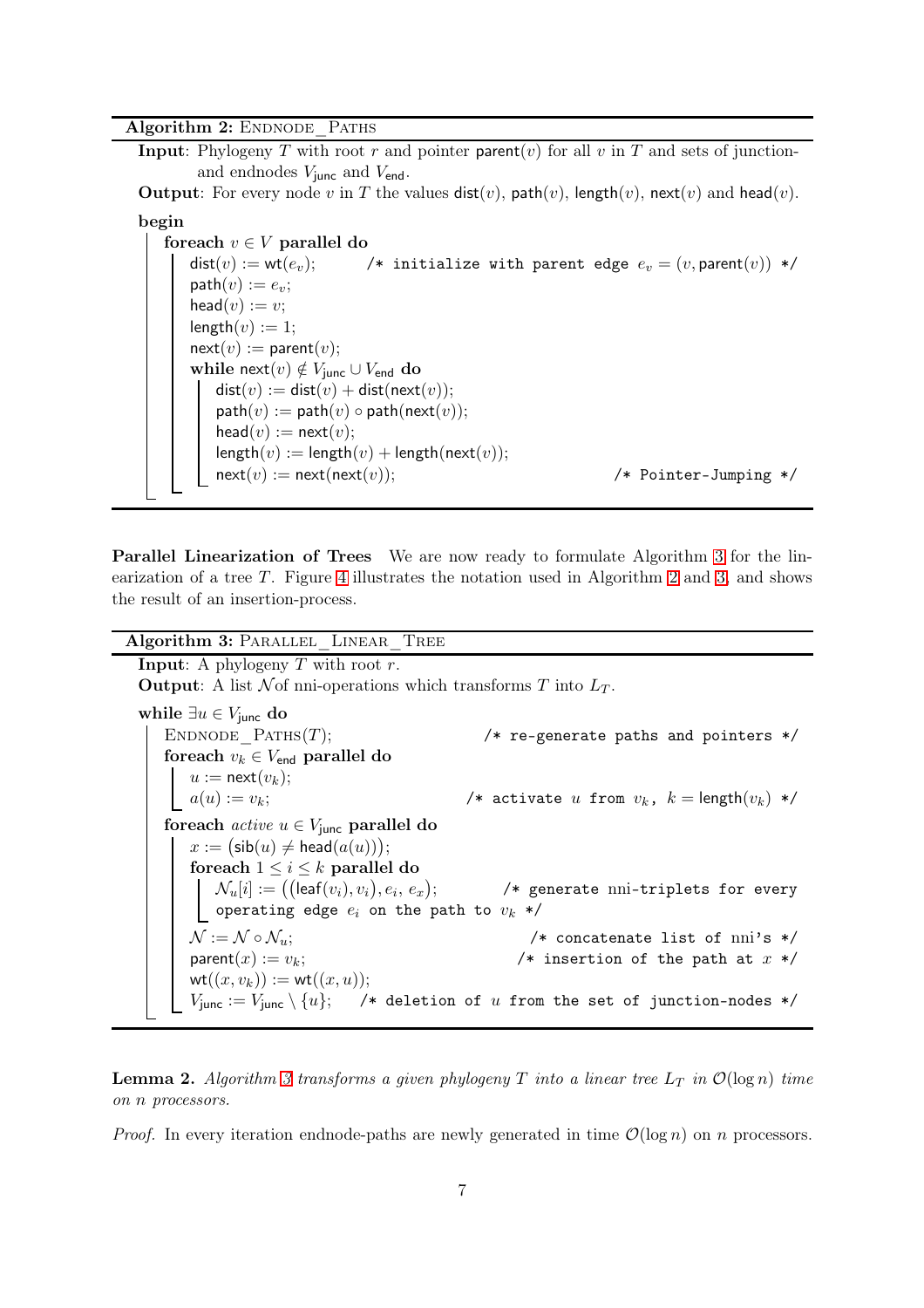Then junction-nodes are activated and paths are inserted in parallel for every active junctionnode, i.e. for every active endnode in constant time using  $n$  processors.

Now let  $|V_{\text{end}}| = l_0$  be the initial number of endnodes in T in iteration 0 of the linearizationstep. Now every endnode  $v \in V_{\text{end}}$  tries to activate the next junction-node next(v) towards the root of T. This will be successful for at least every second endnode, since one junction-node is shared by at most two endnodes. Therefore at least  $\frac{l_0}{2}$  insertions of an endnode-path path $(v)$  is carried out at  $next(v)$  in each iteration and the number of end- and junction-nodes is reduced by at least  $\frac{l_i}{2}$  in iteration *i*. Thus the number of iterations is bounded by  $\lceil \log n \rceil$ .  $\Box$ 

## <span id="page-7-0"></span>3.2 Sorting Edge-Permutations on Linear Trees

This phase refers to step [3](#page-4-4) of the sequential algorithm. We are starting with two linear trees  $L_1$ and  $L'_1$  associated to the original tree  $T_1$  and the balanced tree  $T'_1$  with presorted edges. Now the sequence of nni-operations will be generated that transforms the sequence  $e'_1, e'_2, \ldots, e'_{n-3}$  of internal edges in  $L_1$  into the linearized sorted sequence, say  $e''_1, e''_2, \ldots, e''_{n-3}$ , of  $L'_1$ .

The general approach of the sequential algorithm is first to transform adjacent edge-pairs by nni-moves, such that afterwards the whole sequence is pairwise alternating from ascending to descending according to the sorting order of  $e''_1, e''_2, \ldots, e''_{n-3}$  (the ascending and descending subsequences of edges will be called *blocks*). Then, starting from the middle, we merge and pull out adjacent blocks via nni-operations, finally resulting in a linear tree of blocks of doubled size, again alternating. At *k*-th stage, we begin with  $\frac{n}{2^k}$  blocks of  $2^k$  internal edges each, resulting in  $\frac{n}{2 \cdot 2^k}$  blocks consisting of  $2 \cdot 2^k$  edges. See Figure [5](#page-7-1) for an illustration. The sorting algorithm terminates if the resulting sequence consists of only one block, containing all edges.

<span id="page-7-1"></span>(a) initially unsorted tree  $L^1$  with  $|B_i| = 1, i = 8$ 

(b)  $L^2$  with pairwise alternating edge-weights



Figure 5: Sorting edges on a linear tree L via merging and pulling out alternating sequences of edge-weights  $B_i$ . Note, that the length  $|B_i|$  of the sorted sequences doubles in every merging-stage.

Parallel Tree Merging Now we describe an efficient parallel algorithm for sorting the edge permutations. We will not only consider the two adjacent blocks in the middle for comparing and merging, but all the  $\frac{n}{2^k}$  block-pairs that will be adjacent in the course of stage k in parallel. So we have to describe the pairing of blocks and edges inside blocks for each stage in order to allow for parallel computation.

At stage k let  $B_1, B_2, \ldots, B_{\frac{n}{2^k}}$  be the blocks appearing in that order on the linear tree. We start pairing recursively from the middle, such that  $B_l$  pairs with  $B_{\frac{n}{2^k}-(l-1)}$  for  $l \in \{1, \ldots, \frac{n}{2 \cdot 2} \}$  $\frac{n}{2\cdot 2^k}\}.$ Furthermore, let  $e_{(l-1)2^k}, e_{(l-1)2^k+1}, \ldots, e_{l2^k}$  be the edges of block  $B_l$  at stage k.

To preserve simplicity, we illustrate the merging of edges of two blocks within a pair  $(B_x^k, B_y^k)$ , which is said to be a block-pair to get adjacent and to be merged at stage  $k$  within the linear tree  $L^k$ . Let  $e_i^k$  denote the edge at position i in  $L^k$ . The new position of this edge within  $L^{k+1}$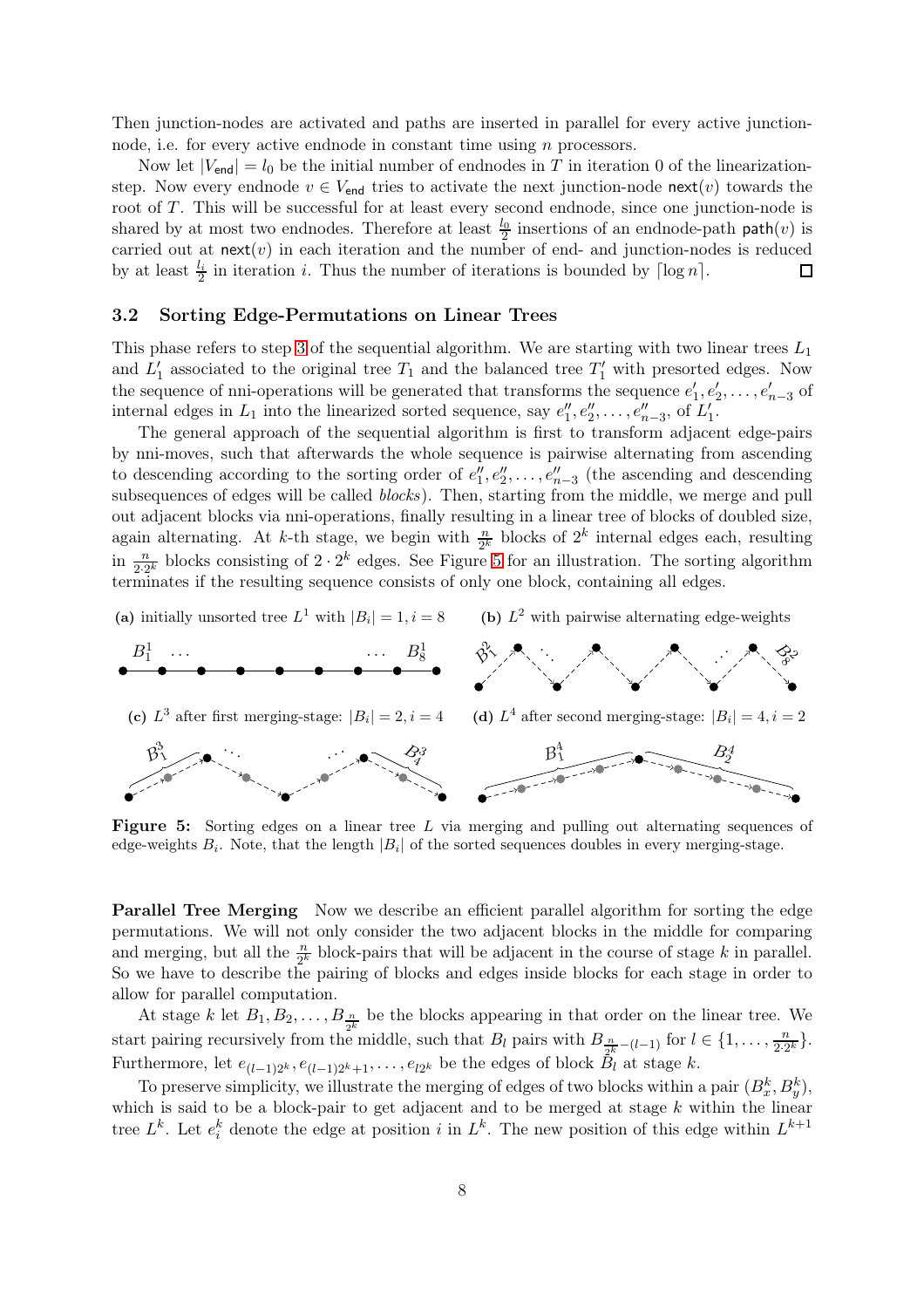is denoted by  $e_{i+p}^{k+1}$ , where p is the *rank* (regarding its edge-weight compared and ranked with the edge-weights of the opposite block) of  $e^k$  in the opposite block of the merging-stage plus the number of equally ranked edges positioned before  $e^{k}$  within the same block.

So if  $e^k \in B_x^k$  is at position  $i$  in  $L^k$ , we have  $p = \text{rank}(e_i^k | B_y^k) + \left| \{ e_j^k \in B_x^k | j < i, \text{rank}(e_j^k) = i \} \right|$  $\textsf{rank}(e_i^k)\}\big|$  and the position changes from  $e_i^k \leadsto e_{i+p}^{k+1}$  in  $L^{k+1}$ , as shown in Figure [6.](#page-8-0) We compute the ranking and positioning for all internal edges of the block-pair  $(B_x^k, B_y^k)$  in parallel.

<span id="page-8-0"></span>

**Figure 6:** Ranking edges within a block-pair  $(B_x^k, B_y^k)$  on the linear tree  $L^k$ , resulting in  $L^{k+1}$  with doubled block-size at the combined block  $B_{xy}^{k+1}$ .

Furthermore, this sorting procedure is performed in parallel for all block-pairs which get adjacent in stage k on  $L^k$  with total number of  $\frac{n}{2^k} \cdot 2^k = n$  processors running in  $\mathcal{O}(1)$  time. In order to compute the sequence of nni-operations, needed for the transformation of  $L^k \leadsto L^{k+1}$ we look at both the block-pair  $(B_x^k, B_y^k)$  and the combined block  $B_{xy}^{k+1}$ . The sequence of internal edges  $e_1^{k+1}, \ldots, e_{2^{k+1}}^{k+1}$  of  $B_{xy}^{k+1}$  yields the sequence of *operating* edges. To complete the nni-triplet, we find in parallel for every edge  $e_i^{k+1}$  the next edge from the opposite block with respect to the situation on  $L^k$  appearing in the sequence. The nni-triplet is generated via the edge of the 'outer' leaf of  $e_i^{k+1}$  and the first  $e_j^{k+1}$  from the opposite block.

<span id="page-8-1"></span>The actual pairing situation if the nni-operations would be performed sequentially on  $L^k$  is shown in Figure [7.](#page-8-1)



**Figure 7:** Merging edges of a block-pair  $(B_x^k, B_y^k)$  via nni-operations.

After pairing up every edge in the sequence we have:

- if  $\mathsf{wt}(e_i^k) < \mathsf{wt}(e_j^k)$  and  $B_x^k$   $\bigwedge_{y} B_y^k$  holds, the next nni-operation is  $\mathrm{nni}(e_i^k, e_j^k, l_j^k)$
- if  $\mathsf{wt}(e_i^k) > \mathsf{wt}(e_j^k)$  and  $B_x^k \searrow \nearrow B_y^k$  holds, the next nni-operation is  $\min(l_i^k, e_i^k, e_j^k)$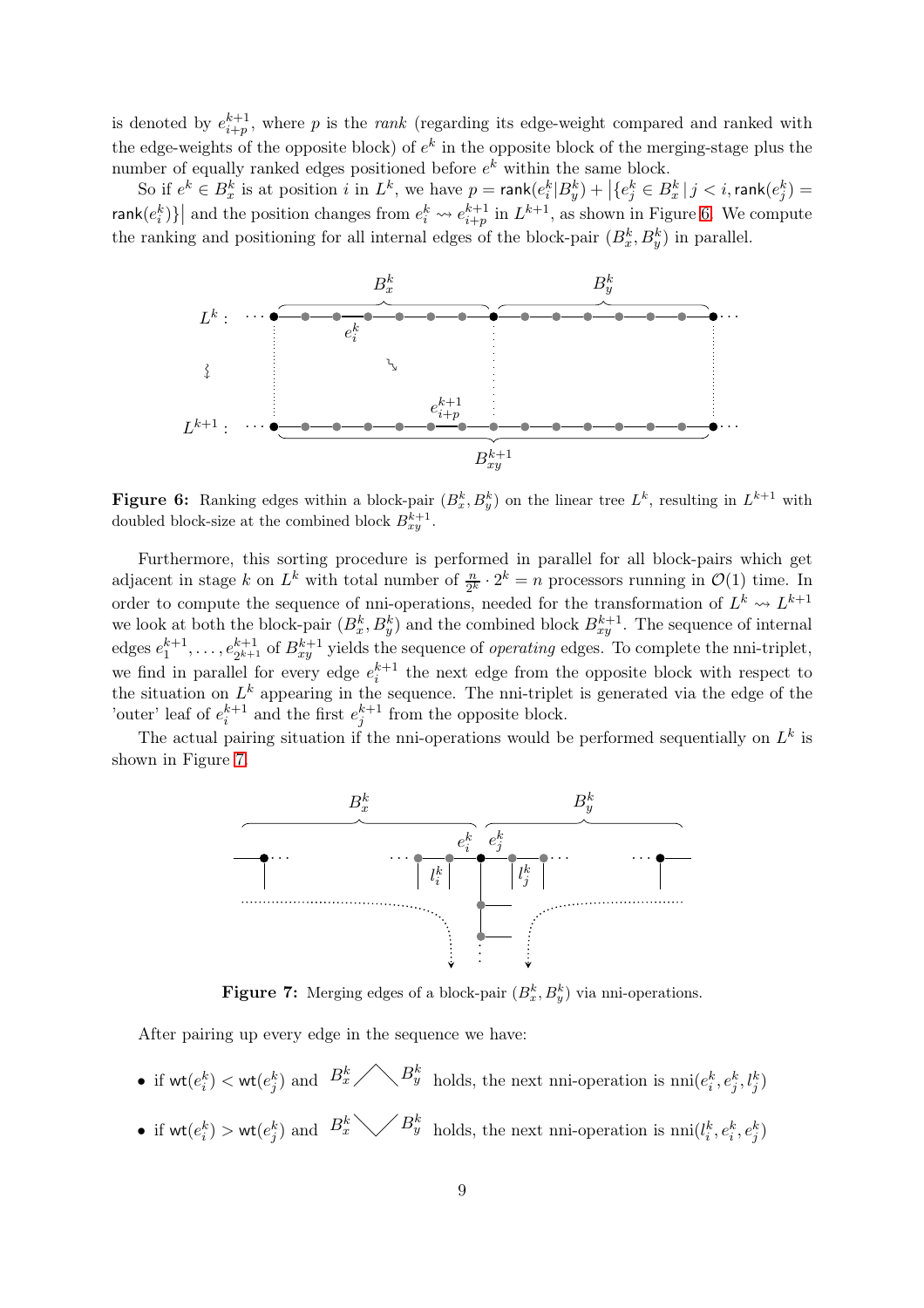We are now ready to state Algorithm [4](#page-9-1) to compute the sequence of nni-operations used for merge-sorting a linear tree L.

Algorithm 4: TREE MERGE SORT **Input:** Linear tree L, permutation  $e_1, e_2, \ldots, e_{n-3}$  of internal edges of L. **Output:** Sequence  $N$  of nni-operations that transforms  $L$  into  $L'$  with internal edges sorted. for  $k = 1$  to  $\log n$  do for each  $l \in \{1, \ldots, \frac{n}{2 \cdot 2} \}$  $\frac{n}{2\cdot2^k}\}$  parallel do  $B_x := B_l;$  $B_y := B_{\frac{n}{2^k} - (l-1)};$  $B_{xy} := \mathsf{merge}(B_x,B_y); \hspace{2cm} \text{/* } \mathsf{Merging}$  two blocks via  $\textit{ranking}$  edges  $\text{*/}$  $L^k:=B_{xy}\circ L^k; \hskip1cm \text{/* at the end of the foreach-Phase in the $k$-th}$ iteration,  $L^k = e_1^k, \ldots, e_{n-3}^k$  \*/ foreach  $e_i^k \in L^k$  parallel do  $e_j^k := \text{next edge from opposite block};$  $\text{if } \mathsf{wt}(e_i^k) < \mathsf{wt}(e_j^k) \text{ and } \enspace B_x^k \diagup \bigwedge B_y^k \enspace \text{then}$  $\text{nni}(i) := (e_i^k, e_j^k, l_j^k);$   $\qquad \qquad \qquad \text{/* as illustrated in Figure 7 */}$  $\qquad \qquad \qquad \text{/* as illustrated in Figure 7 */}$  $\qquad \qquad \qquad \text{/* as illustrated in Figure 7 */}$  $\text{else if } \text{wt}(e^k_i) > \text{wt}(e^k_j) \text{ and } \enspace B_x^k \diagdown\diagup B_y^k \enspace \text{then}$  $\text{nni}(i) := (l^k_i, e^k_i, e^k_j);$  $\mathcal{N} := \mathcal{N} \circ \mathrm{nni}(i);$ 

<span id="page-9-1"></span>We obtain the following Lemma:

<span id="page-9-2"></span>Lemma 3. *The sorting of edge-permutations is performed in* O(log n) *time on* n *processors.*

*Proof.* In Algorithm [4](#page-9-1) the length of the sorted sub-sequences  $|B_l|$  doubles with every mergingstage. Therefore at most  $\log n$  complete merging-rounds are needed to yield a sorted sequence of length n. In the merging-steps of stage k, we have  $\frac{n}{2^k}$  blocks of length  $2^k$  which are compared and merged to blocks of doubled size using  $\frac{n}{2^k} \cdot 2^k = n$  comparisons, i.e. allocating *n* processors and yielding a running time of  $\mathcal{O}(1)$ . The subsequent generation of the nni-triplets also uses n processors for  $\mathcal{O}(1)$  time per stage.  $\Box$ 

## <span id="page-9-0"></span>3.3 Sorting Leaf-Permutations on Balanced Binary Trees

This phase refers to step [4](#page-4-5) of the sequential algorithm. We are given two binary balanced trees  $T_1', T_2'$  that only differ in the ordering of leaves. The sequential algorithm generates a sequence  $\mathcal N$  of nni-operations which implement the cycles of the permutation of leaves transforming  $T_1'$ into  $T_2'$ . We show how to generate this sequence efficiently in parallel.

Let d be the depth of  $T_1'$  and  $T_2'$ . When  $T_1'$  is transformed into  $T_2'$  by use of the sequence  $\mathcal{N}$ , the corresponding intermediate trees might be unbalanced. More precisely, let  $\pi : \{1, \ldots, n\} \rightarrow$  $\{1,\ldots,n\}$  be the permutation transforming the order of leaves  $l_1,\ldots,l_n$  in  $T'_1$  into  $l_{\pi(1)},\ldots,l_{\pi(n)}$ in  $T'_2$ . Let  $\pi$  consist of cycles  $C_1, \ldots, C_k$ . Then  $\mathcal{N} = \mathcal{N}_1 \circ \cdots \circ \mathcal{N}_k$  where  $\mathcal{N}_i$  implements cycle  $C_i$ . Let  $C_i = (c_{i,1}, \ldots, c_{i,q})$  be one cycle, then  $\mathcal{N}_i = \mathcal{N}_{i,1} \circ \cdots \circ \mathcal{N}_{i,q}$ , where  $\mathcal{N}_{i,j}$  is a sequence of nni-operations which transports the leaf  $l_{c_{i,j}}$  to its new position in  $T'_{2}$  (cf. Figure [8\)](#page-10-0).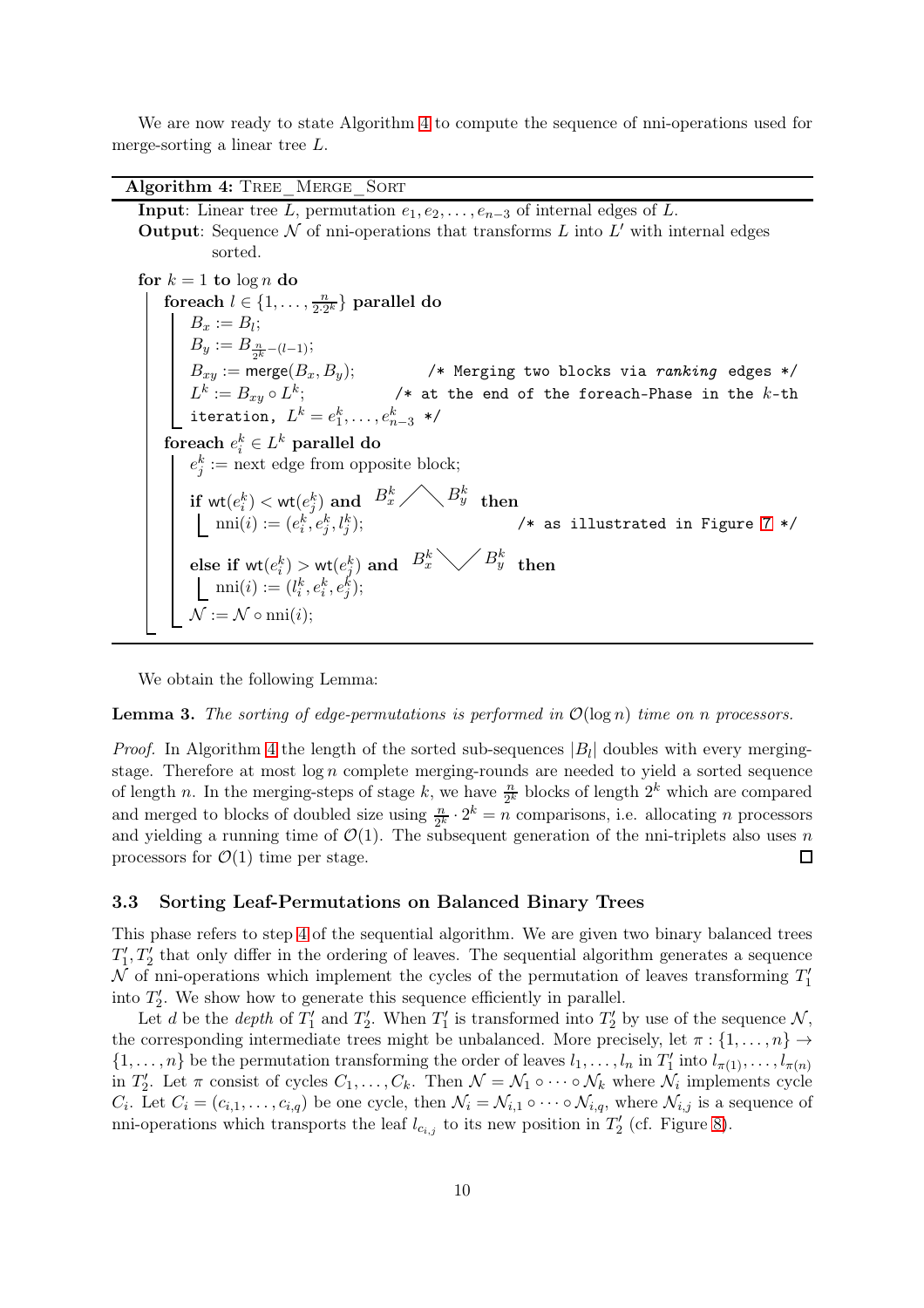<span id="page-10-0"></span>

**Figure 8:** Transportation of leaf  $l_{c_{i,j}}$  at position s to its target position t with leaf  $l_{c_{i,j+1}}$  attached.

Let  $T_H$  denote the tree that results from applying sequence H of nni-operations to the tree  $T_1'$ . For each prefix H of N, the tree  $T_{\mathcal{H}}$  has depth d or  $d+1$ , hence the set of possible positions of edges in  $T_{\mathcal{H}}$  is  $P = \{(l, j) | 1 \leq l \leq d+1, 1 \leq j \leq 2^l\}$ . Then each of the trees  $T_{\mathcal{N}_1 \circ \cdots \circ \mathcal{N}_j}$  differs from  $T'_1$  only w.r.t. the order (positions) of leaves, i.e. all the internal edges have the same position as in  $T_1'$ . Furthermore each  $T_{\mathcal{N}_1 \circ \cdots \circ \mathcal{N}_j \circ \mathcal{N}_{j+1,1} \circ \cdots \circ \mathcal{N}_{j+1,h}}$  is one of the imbalanced trees  $T_{s,t}$ of depth  $d + 1$  with  $s, t \in P$  positions of depth  $d - 1$  and  $d + 1$  respectively (cf. Figure [9\)](#page-10-1).

<span id="page-10-1"></span>

**Figure 9:** Unbalanced tree  $T_{s,t}$ .

The positions of internal edges in  $T_{s,t}$  only depend on s and t: if internal edge e has position  $(l, p)$  in  $T_1'$ , then its position in  $T_{s,t}$  is one of  $\left[ (l, p), (l-q, \lfloor \frac{p}{2} \rfloor \right]$  $\left[\frac{p}{2}\right]$ ,  $(l+1, 2p)$ ,  $(l+1, 2p+1)$  depending on if the edge  $e$  is on the path from  $s$  to  $t$  and if it is on the ascending or descending part of this path. Hence for each prefix H of N of the form  $\mathcal{H} = \mathcal{N}_1 \circ \cdots \circ \mathcal{N}_j \circ \mathcal{N}_{j+1,1} \circ \cdots \circ \mathcal{N}_{j+1,h}$  the positions of edges  $p_{\mathcal{H}} : E \to P$  in the tree  $T'_{\mathcal{H}}$  which results from  $T'_1$  by application of  $\mathcal{H}$  can be computed efficiently in parallel.

<span id="page-10-2"></span>Lemma 4. *The sorting of leaf-permutations on two binary balanced trees can be done in time*  $\mathcal{O}(\log n)$  *on n processors.* 

*Proof.* Since the height of balanced binary trees is bounded by  $\lceil \log n \rceil$ , the positions of edges  $p_{\mathcal{H}}: E \to P$  in  $T'_{\mathcal{H}}$  for a prefix  $\mathcal{H}$  of  $\mathcal{N}$  can be efficiently computed in time  $\mathcal{O}(\log n)$  on n processors. Thus it remains to describe how to compute the sequence  $\mathcal{N}_{j+1,h+1}$  for a given  $\mathcal{H} = \mathcal{N}_1 \circ \cdots \circ \mathcal{N}_j \circ \mathcal{N}_{j+1,1} \circ \cdots \circ \mathcal{N}_{j+1,h}$  and  $p_{\mathcal{H}}$  as above: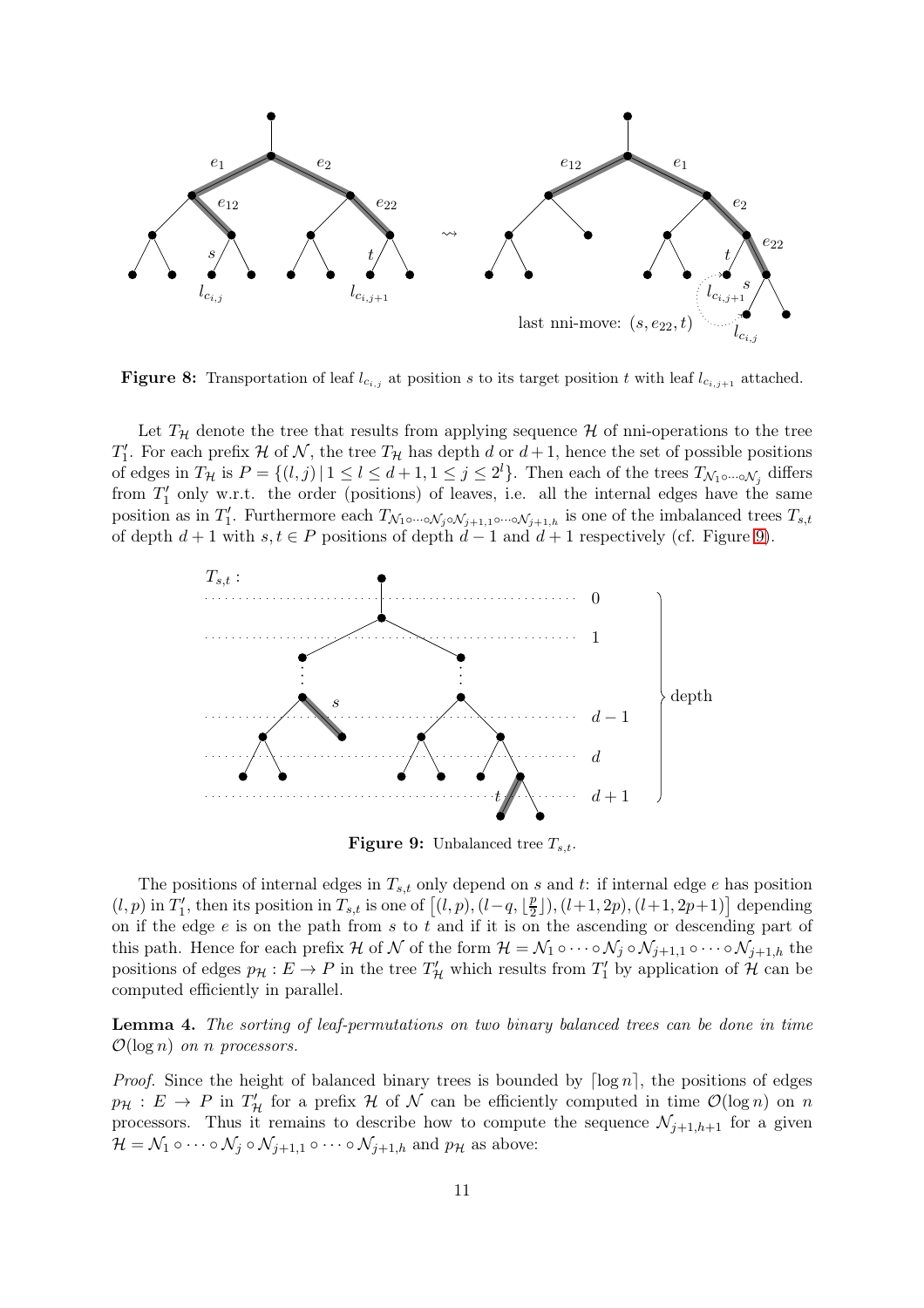Let  $C_{j+1} = (c_{j+1,1}, \ldots, c_{j+1,h+1}, c_{j+1,h+2}, \ldots)$  be the  $(j+1)$ -th cycle of  $\pi$  and let  $T_{\mathcal{H}} = T_{r,s}$ and  $T_{\mathcal{H} \circ \mathcal{N}_{j+1,h+1}} = T_{r,t}$  with  $r = (d-1, \lfloor \frac{\vec{c}_{j+1,1}}{2} \rfloor)$  $\left(\frac{+1,1}{2}\right)$ . If  $s = (d+1,x)$  and  $t = (d+1,y)$  with  $x = 2^{d'} \cdot \alpha - j_x$  and  $y = 2^{d'} \cdot \alpha - j_y$  with  $j_x, j_y \in \{0, \ldots, 2^{d'} - 1\}$  then the lowest common ancestor is at position  $(d', \alpha)$  (see Figure [10\)](#page-11-1) and  $\mathcal{N}_{j+1,h+1}$  is a sequence of  $2(d-d')-1$  nni-operations. Finally,  $\mathcal{N}_{j+1,h+1}$  can be constructed in  $\mathcal{O}(\log n)$  on a single processor since  $d' < d \leq \log n$  and the positions of edges in the tree  $T_{\mathcal{H}}$  are known at that point.  $\Box$ 

<span id="page-11-1"></span>

**Figure 10:** Transportation-path between s and t via the lowest common ancestor in  $T_{r,s}$ .

This completes the last step of our parallel algorithm for approximating the nni-distance between two weighted phylogenies and we get the following theorem as a corollary of Lemma [2,](#page-6-2) [3](#page-9-2) and [4.](#page-10-2)

Theorem 2. The nni-distance between two phylogenies  $T_1$  and  $T_2$  and the sequence of nni*operations can be approximated within approximation ratio*  $\mathcal{O}(\log n)$  *in*  $\mathcal{O}(\log n)$  *time on n processors.*

In the last section, we present a parallel algorithm to compute *good edge-pairs* in order to be able to split up large problem instances in a pre-processing step and to identify edges, for which no nni-operation is needed in order to transform the trees into each other.

#### <span id="page-11-0"></span>3.4 Detecting Good Edge-Pairs

Our aim is to identify *good edge-pairs*  $(e_x, e_y)$ <sup>[1](#page-11-2)</sup> with  $\text{wt}(e_x) = \text{wt}(e_y)$ ,  $e_x \in E_{T_1}$  and  $e_y \in E_{T_2}$ , which induce the same partition on the set of leaf-labels and edge-weights in their corresponding tree (cf. Definition [4\)](#page-3-1).

In [\[DHJ](#page-16-4)<sup>+</sup>00] this computational step is performed in  $\mathcal{O}(n^2)$  time which dominates the total running time of the original algorithm. In  $[HKL00, HKL<sup>+</sup>04]$  $[HKL00, HKL<sup>+</sup>04]$  $[HKL00, HKL<sup>+</sup>04]$  Hon et al. give an improved algorithm for computing good edge-pairs, whose running time is  $\mathcal{O}(n \log n)$ . In the following, we adopt the approach of Hon et al. and design an efficient parallel algorithm running in  $\mathcal{O}(\log n)$ time on  $\mathcal{O}(n \log n)$  processors. Let us first give an outline of the approach of Hon et al.

Partition-Labeling Problem In [\[HKL](#page-16-8)+04] Hon et al. define a problem called the *partitionlabeling problem* on two rooted trees and present a solution running in  $\mathcal{O}(n \log n)$  time. Then, the problem of computing good edge-pairs between two weighted phylogenies is reduced to this

<span id="page-11-2"></span><sup>&</sup>lt;sup>1</sup>not necessarily having  $x = y$  in similar labeled edge-sets, with the set of edge-weights being a multiset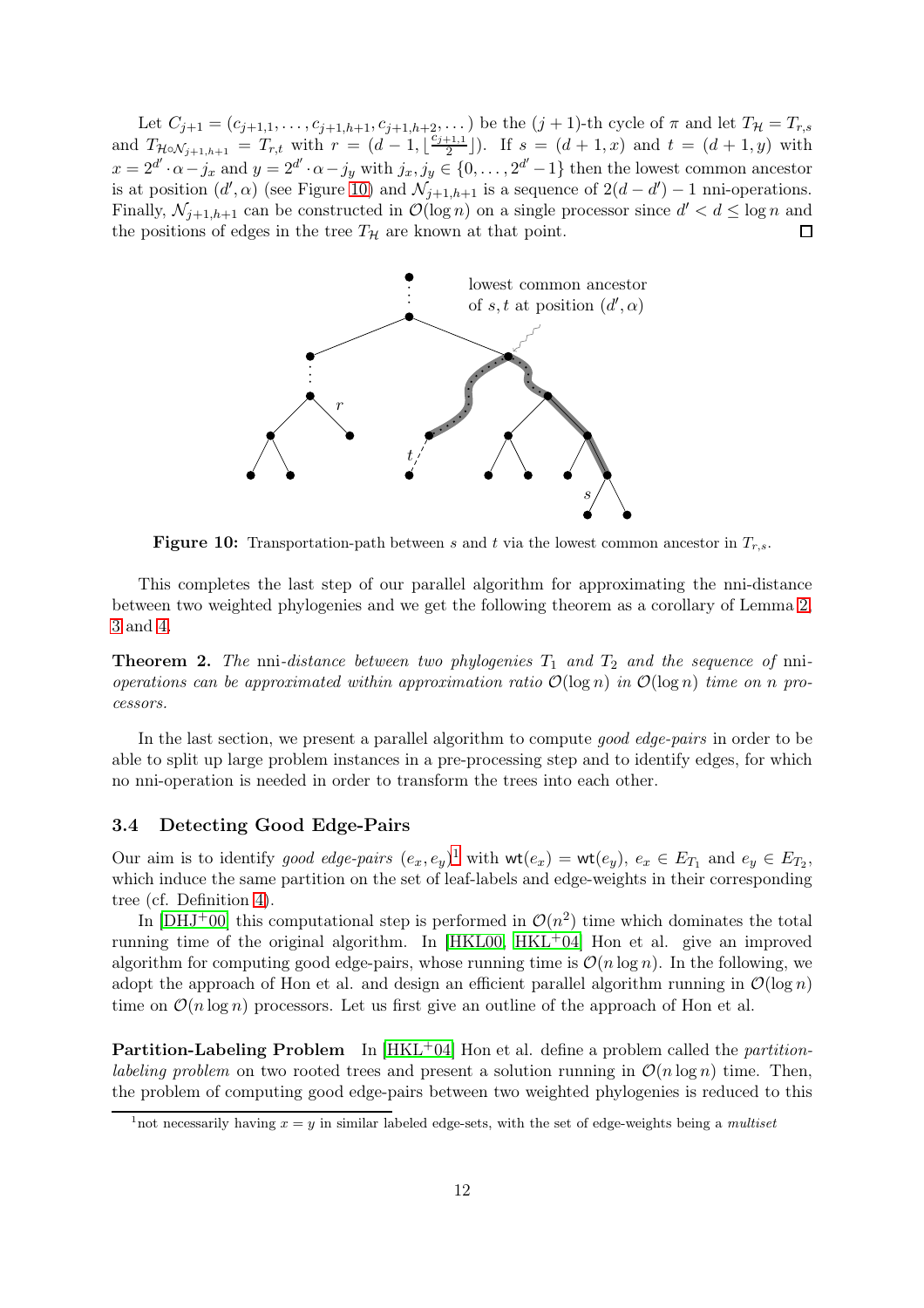problem in time  $\mathcal{O}(n \log n)$ . Therefore, the time complexity of the original algorithm is improved from  $\mathcal{O}(n^2)$  to  $\mathcal{O}(n \log n)$ . A *partition-labeling* between two rooted trees is defined as follows:

Let R and R' be two rooted trees with leaves labeled by the same multi-set S of leaf labels. Let A be any subset of  $\delta(S)$ , where  $\delta(S)$  is the set of *distinct* symbols or labels in S. For each internal node  $u \in V(R)$ ,  $L_R(u)$  is defined as the multi-set of leaf labels in the subtree of R rooted at u, and  $L_R(u) | A$  to be the restriction of  $L_R(u)$  to A. Given R and R', let V and V' be the sets of internal nodes in R and R', respectively. A pair of mappings  $\rho: V \to [1, \ell]$  and  $\rho': V \to [1, \ell], \ell = |V| + |V'|$ , is called a *partition-labeling* for R and R', if for all  $u \in V$  and  $v \in V'$ ,  $\rho(u) = \rho'(v)$  if and only if  $L_R(u) = L_{R'}(v)$ .

The partition-labeling problem is to find a partition-labeling  $(\rho, \rho')$  for R and R'. A straightforward approach is to compute all multi-sets of  $L_R(u)$  and  $L_R(v)$ , but this, similar to the approach of DasGupta et al., also takes  $\mathcal{O}(n^2)$  time. In order to reduce the time complexity, Hon et al. compute the multi-sets in an incremental manner and compare them based on earlier partial results. For this purpose, let  $R_A$  be the contracted subtree of R induced by A, containing only leaves with labels in A and their *common lowest ancestors*. Algorithm [5](#page-12-0) shows the framework of the method described by Hon et al. in  $[HKL+04]$ .

#### Algorithm 5: PARTITION LABELING

**Input:** Two rooted trees  $R, R'$  with leaves labeled by the same multi-set  $S$ . **Output**: Partition-labeling  $(\rho, \rho')$  for  $R, R'$ . foreach  $A_i \in \{A_1, A_2, ..., A_{|\delta(S)|}\}\)$  do Compute partition-labeling for  $R_{A_i}$  and  $R'_{A_i}$ ; for  $k = 1$  to  $\log n$  do Let  $A_1, A_2, \ldots$  be the labels considered in the last round; Pair up  $A_i$ 's such that  $A_{2j-1} = A_{2j-1} \cup A_{2j}$ ; Delete all  $A_j$ 's and set  $A_{2j-1} =: A_j$ ; foreach  $A_i$  do Compute partition-labeling for  $R_{A_j}$  and  $R'_{A_j}$  based on the result of last round;

<span id="page-12-0"></span>We will now show how the first foreach-phase can be efficiently computed in parallel.

<span id="page-12-2"></span>**Lemma 5.** The induced subtree  $R_A$  can be computed in time  $\mathcal{O}(\log t)$  on  $\mathcal{O}(t \log t)$  processors.

*Proof.* Using the algorithm of Schieber and Vishkin [\[SV88\]](#page-16-9), with preprocessing in time  $\mathcal{O}(\log n)$ on  $\mathcal{O}(n \log n)$  processors, we can answer *lowest common ancestor* queries for a pair of nodes in R in time  $\mathcal{O}(1)$ . Furthermore, we use the *Euler-Tour Technique* (ETT) of Tarjan and Vishkin [\[TV84\]](#page-16-10) to compute the postorder and preorder numberings of nodes in R in  $\mathcal{O}(\log n)$  time on  $\mathcal{O}(n)$  processors. We construct  $R_A$  as follows, given the fact that all trees under consideration are 3-regular.

Let  $\ell_1, \ell_2, \ldots, \ell_t$  be the sequence of leaves of R with labels in A and ordered from left to right by the preorder numbers  $pre(\ell_i)$ . We perform lowest common ancestor queries for each pair  $(\ell_i, \ell_{i+1})$  of the leaf-sequence and yield the set of internal nodes  $w_1, w_2, \ldots, w_k$  of  $R_A$ , i.e.  $\mathsf{LCA}(\ell_i, \ell_{i+1}) = w_j \in V(R_A)$ , for all  $1 \leq i < t$ , respectively <sup>[2](#page-12-1)</sup>. Now let  $\mathsf{pre}(R_A)$  and  $\mathsf{post}(R_A)$  be the (partial) preorder and postorder sequences of nodes in R restricted to the leaves and internal

<span id="page-12-1"></span><sup>&</sup>lt;sup>2</sup>Note that all internal nodes of  $R_A$  are found in this way, since for every internal node w of  $R_A$  the right-most leaf u of the left subtree below w is neighboring the left-most leaf v of the right subtree below w in terms of the preorder sequence of leaves and  $\mathsf{LCA}(u, v) = w$ .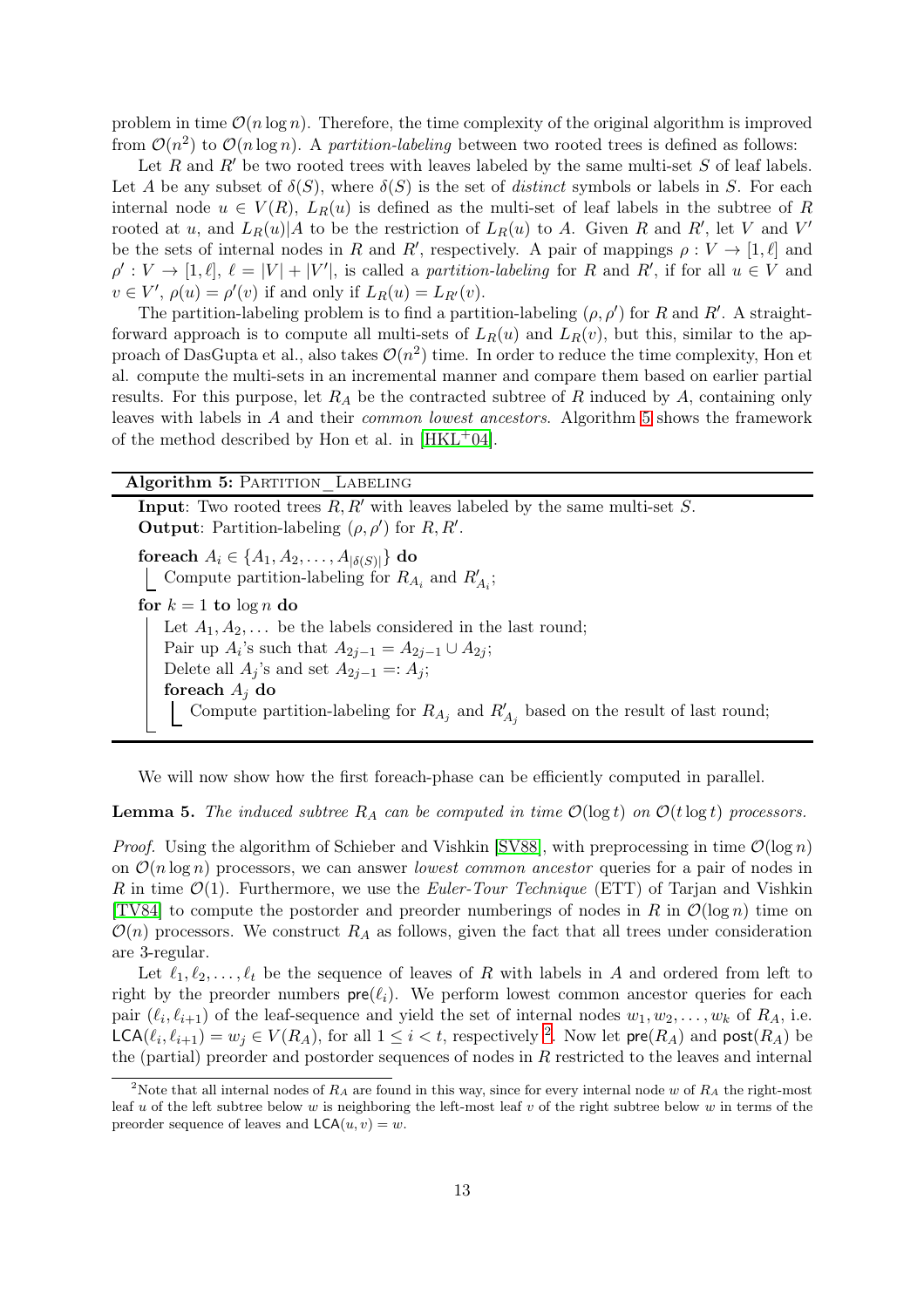nodes of  $R_A$ . In order to reconstruct the (contracted) topology of  $R_A$ , we take both sequences and generate the parental pointers  $\mathsf{parent}(v), v \in R_A$  in parallel as follows:

For every internal node w of  $R_A$  with  $\mathsf{pre}(w) = x$  and  $\mathsf{post}(w) = y$  we look at position  $x + 1$ in  $pre(R_A)$  and position  $y - 1$  in  $post(R_A)$  to find the right-hand child and left-hand child of w, respectively. This can be done in parallel for every internal node  $w_i$  of  $R_A$  in  $\mathcal{O}(1)$  time on  $\mathcal{O}(t)$ processors. This completes the construction of the induced subtree  $R_A$  (in time  $\mathcal{O}(1)$ ) on  $\mathcal{O}(t)$ processors, with pre-processing in amortized  $\mathcal{O}(\log t)$  time on  $\mathcal{O}(t \log t)$  processors).  $\Box$ 

By Lemma 2.2 in  $[HKL^+04]$ , we have the following fact: Let A and B be two disjoint subsets of  $\delta(S)$  and let u be an internal node in  $R_{A\cup B}$ . Then,  $L_{R_{A\cup B}}(u)|A = \emptyset$  or  $L_{R_A}(v)$  for some  $v \in R_A$  and similarly,  $L_{R_{A \cup B}}(u) | B = \emptyset$  or  $L_{R_B}(v)$  for some  $v \in R_B$ .

The next lemma implies that the first foreach-phase of Algorithm [5](#page-12-0) can be completed in  $\mathcal{O}(\log n)$  time on  $\mathcal{O}(n \log n)$  processors.

<span id="page-13-0"></span>**Lemma 6.** Let  $a \in \delta(S)$ , a partition-labeling for  $R_{\{a\}}$  and  $R'_{\{a\}}$  can be found in  $\mathcal{O}(\log t)$  time *on*  $\mathcal{O}(t)$  processors, where t is the number of leaves in R with label a.

*Proof.* Perform a postorder numbering on  $R_{\{a\}}$  in  $\mathcal{O}(\log t)$  time on  $\mathcal{O}(t)$  processors (cf. [\[TV84\]](#page-16-10)). Since  $L_{R_{\{a\}}}(u)$  only contains multiple copies of a, we only need to keep track of  $|L_{R_{\{a\}}}(u)|$ , i.e. the number of leaves of the subtree below  $u$ . The number of descendant leaves for each internal vertex u can be obtained from the prefix sum of the weights of edges determined in the postorder numbering algorithm. Assign this number to u and apply the same procedure to  $R'_{\{a\}}$ .  $\Box$ 

Now, we have the partition-labeling for  $R_{\{i\}}$  for every distinct label  $i \in \delta(S)$ . In the next phase of Algorithm [5](#page-12-0) the labels are paired together and the corresponding trees  $R_{\{i\}}$  and  $R_{\{j\}}$  for  $i, j \in \delta(S)$  are merged to form  $R_{\{i,j\}}$ . A partition-labeling is computed based on the partitionlabeling of the first round and this is repeated for  $log |\delta(S)|$  rounds until a partition-labeling for  $R_{\delta(S)}$  is produced. Let us describe the relabeling of the internal nodes of  $R_{A\cup B}$  and  $R'_{A\cup B}$ for two distinct subsets  $A, B \subset \delta(S)$ , given the corresponding partition-labelings  $(\rho_A, \rho'_A)$  and  $(\rho_B, \rho'_B)$  for  $(R_A, R'_A)$  and  $(R_B, R'_B)$ , respectively.

First, we consider  $R_{A\cup B}$ . For each internal node u in  $R_{A\cup B}$ , assign a 2-tuple  $(a, b)$  to u such that a is set to the highest integer-label of  $L_{R_{A\cup B}}(u)|A$  and b is set to the highest integer-label of  $L_{R_{A\cup B}}(u)|B$ . If  $u \in R_A$  we set  $a = \rho_A(u)$ , and if  $u \in R_B$  we set  $b = \rho_B(u)$ . If  $L_{R_{A\cup B}}(u)|A = \emptyset$ we set  $a = 0$ , and if  $L_{R_{A\cup B}}(u)|B = \emptyset$  we set  $b = 0$ . It remains the case where  $L_{R_{A\cup B}}(u)|A \neq \emptyset$ and  $u \notin R_A$ . Here, there exists a node v such that  $L_{R_{A\cup B}}(u)|A = L_{R_A}(v)$  and we set  $a = \rho_A(v)$ , which is the highest label in  $L_{R_{A\cup B}}(u)|A$ . The case for  $L_{R_{A\cup B}}(u)|B\neq\emptyset$  and  $u \notin R_B$  is treated analogously and  $R'_{A\cup B}$  is treated in the same way as  $R_{A\cup B}$ . After we have determined the values in  $(a, b)$  for every internal node u of  $R_{A\cup B}$  and  $R'_{A\cup B}$ , the 2-tuples are sorted and a new integer (starting from 1) is assigned to every distinct 2-tuple. This integer is then assigned as a label to the internal node u and a partition-labeling  $\rho_{A\cup B}$  ( $\rho'_{A\cup B}$ ) for  $R_{A\cup B}$  ( $R'_{A\cup B}$ ) is obtained. Algorithm [6](#page-14-0) shows how this can be done efficiently in parallel.

Let us now formulate the corresponding lemma and show that the labels assigned by Algorithm [6](#page-14-0) form a valid partition-labeling.

<span id="page-13-1"></span>**Lemma 7.** *Given the partition-labelings*  $(\rho_A, \rho'_A)$  *and*  $(\rho_B, \rho'_B)$  *for*  $(R_A, R'_A)$  *and*  $(R_B, R'_B)$ *, we can compute partition-labelings*  $\rho_{A\cup B}$  *and*  $\rho'_{A\cup B}$  *for*  $R_{A\cup B}$  *and*  $R_{A\cup B}$  *in*  $\mathcal{O}(\log t)$  *time on*  $\mathcal{O}(t)$ *processors where*  $t$  *is the number of leaves in*  $R_{A\cup B}$ *.* 

*Proof.* In Algorithm [6,](#page-14-0) we perform a bottom-up pointer-jumping on the internal nodes of  $R_{A\cup B}$ and forward the values for both, the labels in  $L_{R_{A\cup B}}|A$  and in  $L_{R_{A\cup B}}|B$ . At every internal node u, during the  $\mathcal{O}(\log t)$  rounds, we only keep track of the highest value regarding the two label sets.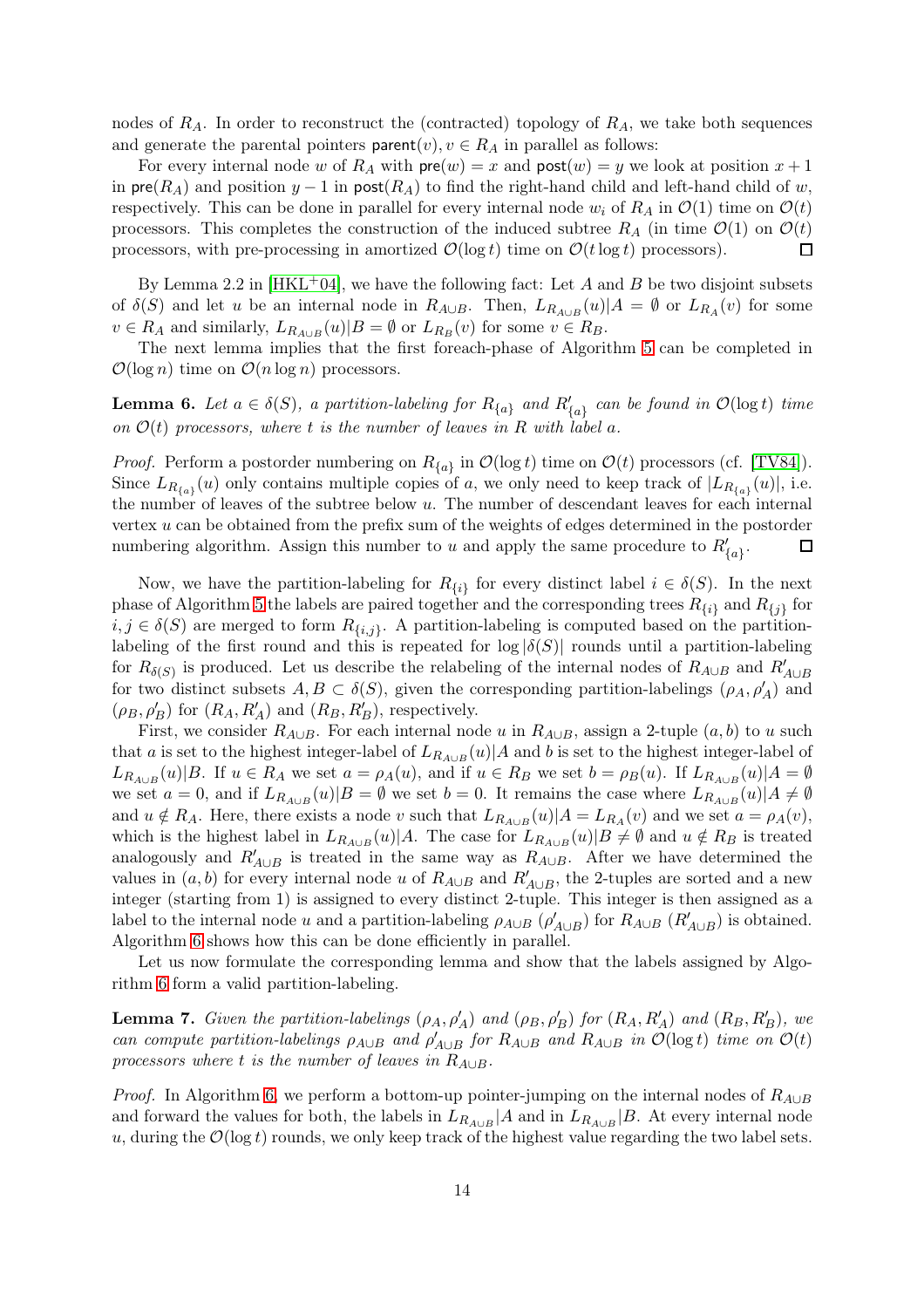## Algorithm 6: PARALLEL PARTITION RELABELING

**Input**: The tree  $R_{A\cup B}$  with root r and t leaves, parental pointers parent $(v), v \in R_{A\cup B}$ and partition-labelings  $\rho_A$  and  $\rho_B$  for  $R_A$  and  $R_B$ . **Output**: Partition-labeling  $\rho_{A\cup B}$  for  $R_{A\cup B}$ . foreach  $u \in R_{A\cup B}$  parallel do if  $u \in R_A$  then /\*  $a(\cdot)$  and  $b(\cdot)$  are initialized with  $0$  \*/ if  $u \in R_B$  then  $b(u) := \rho_B(u);$ for  $k = 1$  to  $\log t$  do foreach  $u \in R_{A\cup B}$  *with* parent $(u) \neq r$  parallel do  $a(\text{parent}(u)) := \max\{a(u), a(\text{parent}(u))\};$  $b(\mathsf{parent}(u)) := \max\{b(u), b(\mathsf{parent}(u))\};$  $parent(u) := parent(parent(u));$  /\* Pointer-Jumping \*/ PARALLEL RADIX  $Sorr((a(u_1), b(u_1)), \ldots, (a(u_t), b(u_t)))$ ; /\* In  $\mathcal{O}(\log t)$  time on  $\mathcal{O}(t)$  processors \*/ Let  $(a(u_{i_1}), b(u_{i_1})), \ldots, (a(u_{i_t}), b(u_{i_t}))$  be the sorted sequence; for  $j = 1, \ldots, t$  parallel do  $\mathsf{left}(j) := \min\Big\{j'\Big| a(u_{i'_j}) = a(u_{i_j}), b(u_{i'_j}) = b(u_{i_j})\Big\};$  $\mathsf{right}(j) := \max \Big\{ j' \Big| a(u_{i'_j}) = a(u_{i_j}), b(u_{i'_j}) = b(u_{i_j}) \Big\};$ foreach  $u_{i_j}$  *with*  $\text{left}(j) = j$  parallel do  $\rho_{A\cup B}(u_{i_j}) := k$  where  $u_{i_j}$  is the k-th such node in the sorted order; foreach  $j = 1, \ldots, t$  parallel do  $\rho_{A\cup B}(u_{i_j}):=\rho_{A\cup B}(u_{i_{\mathsf{left}(j)}});$ 

<span id="page-14-0"></span>If  $u \in R_A$ , then  $\rho_A(u)$  is the highest label of the set  $L_{R_{A\cup B}}|A$  and we correctly set  $a = \rho_A(u)$ . Otherwise, if  $u \notin R_A$  but there exist a child s of u in  $R_{A \cup B}$  with  $L_{R_{A \cup B}}(s)|A = L_{R_A}(t)$ , then  $\rho_A(t)$  is the highest label of the set  $L_{R_{A\cup B}}|A$  and we set  $a = \rho_A(t)$ . If no such child exists, then  $L_{R_{A\cup B}}(u)|A = \emptyset$  an we keep the initial value  $a = 0$ . Similarly, the values for b are set by Algorithm [6](#page-14-0) according to  $L_{R_{A\cup B}}|B$ .

After the relabeling process, we have  $L_{R_{A\cup B}}(u) = L_{R_{A\cup B}}(u) |A \cup L_{R_{A\cup B}}(u)|B$  and hence  $L_{R_{A\cup B}}(p) = L_{R'_{A\cup B}}(q)$  if and only if the corresponding 2-tuples assigned to p and q are identical. Therefore, the labels assigned to the nodes after performing PARALLEL\_RADIX\_SORT (cf. [\[Ble90\]](#page-16-11)) on the 2-tuples form a valid partition labeling. PARALLEL RADIX SORT and the pointer-jumping are performed in  $\mathcal{O}(\log t)$  time on  $\mathcal{O}(t)$  processors and the initialization of  $a(u), b(u)$  is done in  $\mathcal{O}(1)$  parallel time. After the radix sort, we use bidirectional pointerjumping to find for each node  $u_{i_j}$  the leftmost and the rightmost node in the block of  $u_{i_j}$ , consisting of all the nodes  $u_{i_k}$  which have the same pair of labels as  $u_{i_j}$ . Then we first assign new labels to the leftmost nodes of all blocks. This is done by performing a pointer-jumping on these nodes, using the pointers  $\text{left}(j)$  and right(j). Finally, in  $\mathcal{O}(1)$  time, we can also assign these labels to the remaining nodes, again using the pointers  $\text{left}(j)$ . Therefore, Algorithm [6](#page-14-0) runs in  $\mathcal{O}(\log t)$  time on  $\mathcal{O}(t)$  processors.  $\Box$ 

By Lemma [5,](#page-12-2) [6](#page-13-0) and [7](#page-13-1) we have that the overall complexity for the partition labeling problem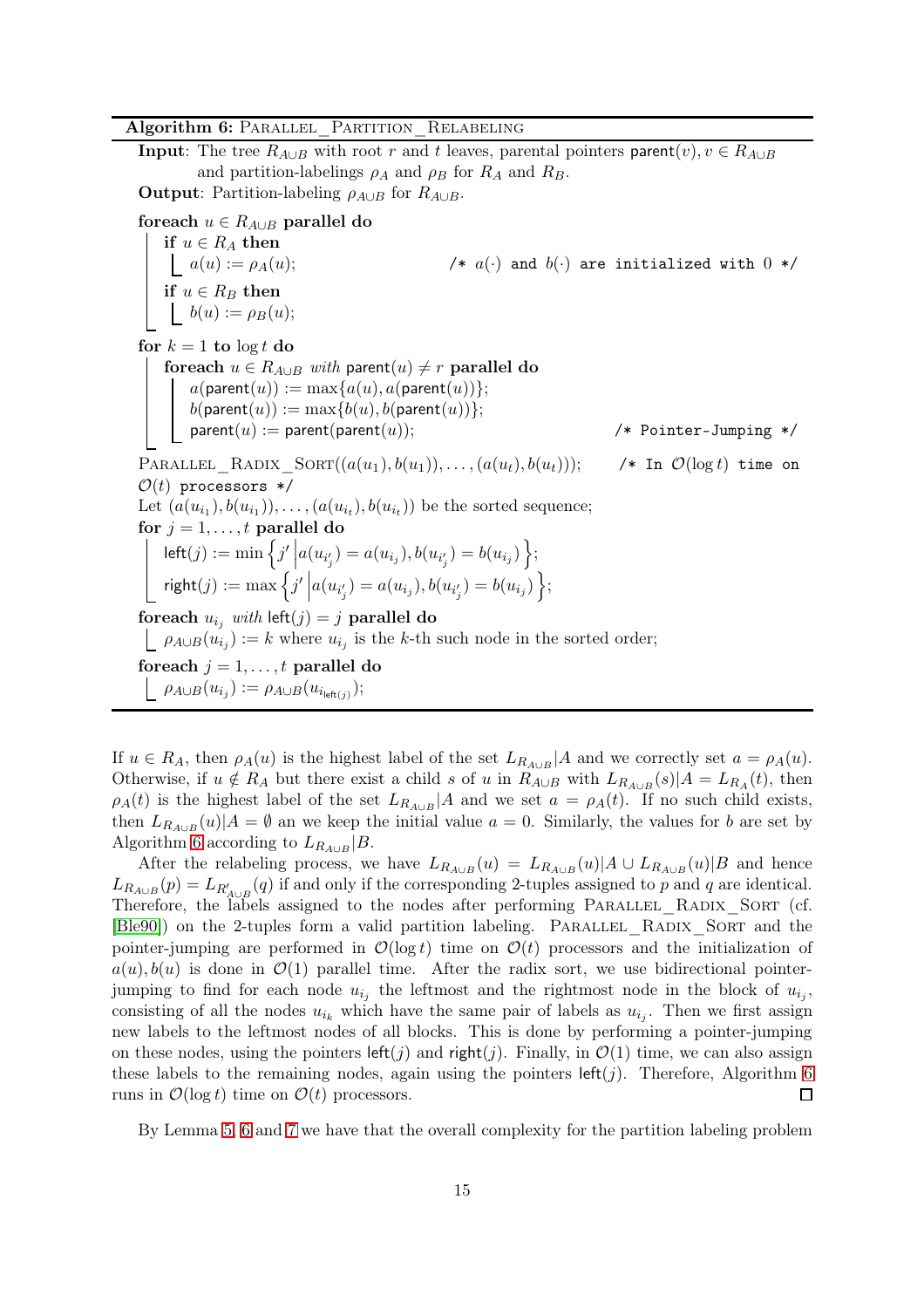is  $\mathcal{O}(\log n)$  time on  $\mathcal{O}(n \log n)$  processors. Next, we show how the problem of identifying good edge-pairs between phylogenies  $T_1, T_2$  is reduced to the partition labeling problem between two rooted trees  $R, R'$ .

**Partition-Labeling and Good Edge-Pairs** The reduction given by Hon et al.  $[HKL^+04]$ starts by setting  $R = T_1$  and  $R' = T_2$ . Then an arbitrary leaf with label a is fixed, and R and R' are rooted at the same internal node adjacent to the leaf with label a. Then each internal edge  $e = (u, v)$  is replaced by a path  $u, s, v$  and a new leaf w with a unique label  $\rho(w)$ , adjacent to s. This means, for newly added leaves  $w_1, w_2$  corresponding to edges  $e_1, e_2$ , we have  $\rho(w_1) = \rho(w_2)$ if and only if  $wt(e_1) = wt(e_2)$ . This completes the construction of R and R'.

**Lemma 8.** The construction of R and R' takes  $\mathcal{O}(\log n)$  *time on*  $\mathcal{O}(n)$  processors.

*Proof.* The rooting of R and R' at an arbitrary node takes  $\mathcal{O}(\log n)$  time on  $\mathcal{O}(n)$  processors using the *Euler-Tour Technique* and parallel prefix sum (cf. [\[TV84\]](#page-16-10)). In order to generate the labeled leaves that represent edge-weights, we temporarily assign for each edge  $e = (u, v)$  and newly added leaf w the edge-weight  $wt(e)$  to w. Then, we sort the sequence of leaf labels of the new leafs  $w_1, w_2, \ldots, w_{|E|}$  and assign a unique label  $x \notin S$  such that  $\rho(w_i) = \rho(w_i)$  if and only if  $wt(e_i) = wt(e_j)$ . This can also be accomplished in  $\mathcal{O}(\log n)$  time on  $\mathcal{O}(n)$  processors.  $\Box$ 

In [\[HKL](#page-16-8)+04] the partition-labeling is used to identify *bad* edges in the trees. Here, we show how to use the labeling to compute pairs of *good* edges efficiently in parallel.

Given the partition-labelings  $\rho$  and  $\rho'$ , we first generate the sorted sequences of labels  $\rho(v_1),\ldots,\rho(v_\ell)$  and  $\rho'(v_1),\ldots,\rho'(v_\ell)$ . Then, for every position i of  $\rho$  such that  $v_i$  corresponds to an edge in the original tree  $T_1$ , we activate one processor which performs in  $\mathcal{O}(\log n)$  time a binary search on the sequence  $\rho'$  in order to check if  $\rho(v_i)$  occurs as a label  $\rho'(v_j)$  in the other sequence. If  $v_j$  corresponds to an edge in the original tree  $T_2$ , then these two edges form a good edge-pair.

Altogether we have shown the following theorem.

**Theorem 3.** The good edge-pairs between  $T_1$  and  $T_2$  can be identified in  $\mathcal{O}(\log n)$  time on O(n log n) *processors.*

# 4 Summary

We have designed a new efficient parallel approximation algorithm for the nearest-neighborinterchange-distance (nni) of weighted phylogenies. Based on DasGupta's approximation algorithm  $[DHJ^+00]$  our algorithm achieves an approximation ratio of  $\mathcal{O}(\log n)$  and also constructs an associated sequence of nni-operations. For the case that no good edge-pairs exist, our algorithm runs on a CRCW-PRAM with running time  $\mathcal{O}(\log n)$  and  $\mathcal{O}(n)$  processors. Furthermore, we show that the good edge-pairs between two weighted phylogenies can be identified in  $\mathcal{O}(\log n)$ time on  $\mathcal{O}(n \log n)$  processors.

The most challenging open problem is to settle the question if this problem is APX-hard. It would also be interesting to construct new algorithms with better approximation ratio for this problem.

## References

<span id="page-15-0"></span>[AS01] Benjamin L. Allen and Mike Steel. Subtree transfer operations and their induced metrics on evolutionary trees. *Annals of Combinatorics*, 5(1):1–15, 2001.